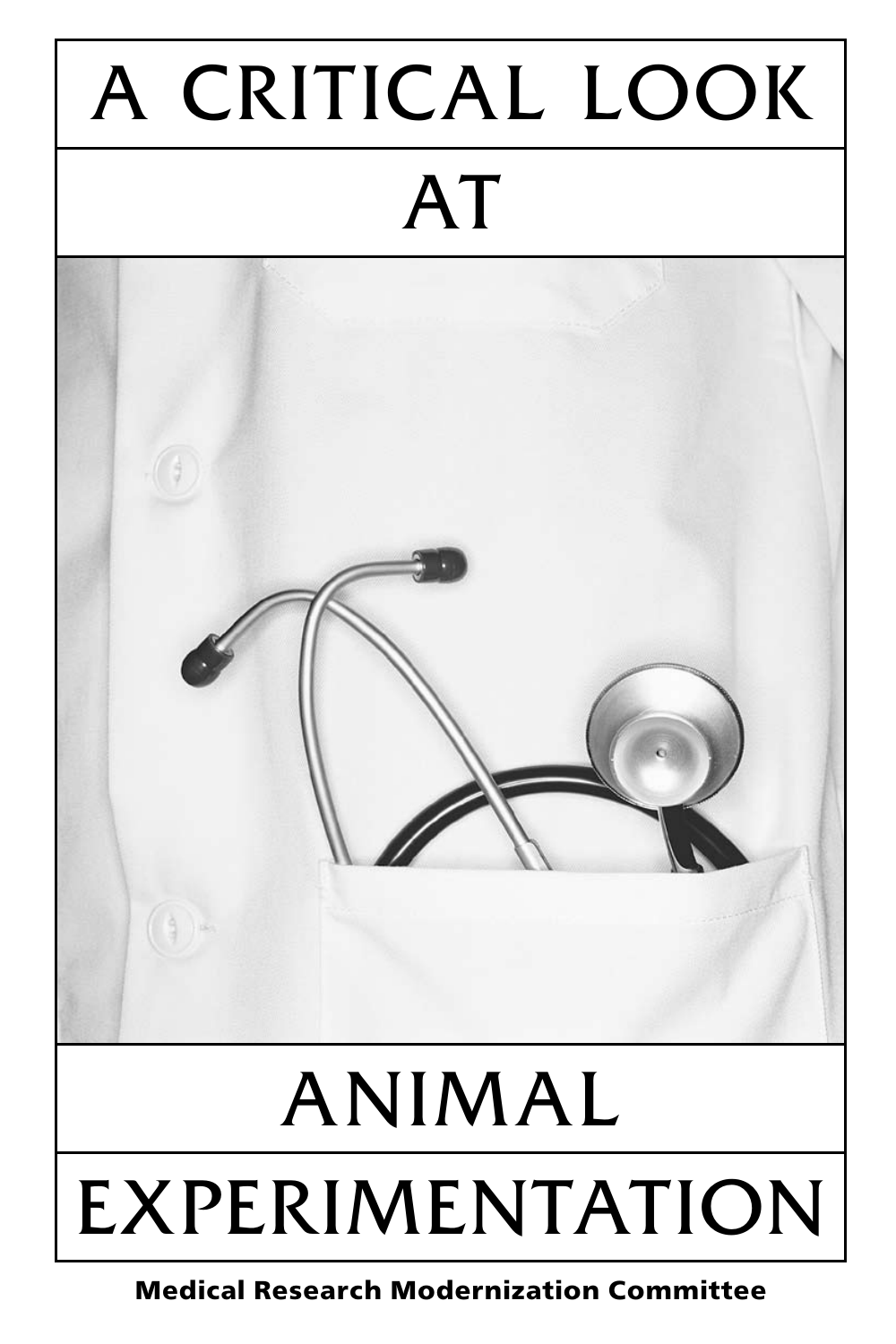1

*A Critical Look at Animal Experimentation*

Christopher Anderegg, M.D., Ph.D.

Kathy Archibald, B.Sc.

Jarrod Bailey, Ph.D.

Murry J. Cohen, M.D.

Stephen R. Kaufman, M.D.

John J. Pippin, M.D., F.A.C.C.

*© Medical Research Modernization Committee, 2006*

#### *Information:*

The *Medical Research Modernization Committee (MRMC)* is a non-profit health advocacy organization composed of medical professionals and scientists who identify and promote efficient, reliable and cost-effective research methods. The MRMC focuses exclusively on the scientific merits of different research approaches, even though some undoubtedly raise serious and important ethical concerns. MRMC-sponsored activities include research, publishing and student education.

To order additional copies of this booklet free of charge, for regular Email reports and/or for more information about animal experiments, contact:

• In the United States: *Medical Research Modernization Committee*, P.O. Box 201791, Cleveland, Ohio 44120, U.S.A., Tel./Fax 216-283-6702, Email: stkaufman@mindspring.com, www.mrmcmed.org

# • In the UK: Safer Medicines Campaign, PO Box 62720, London SW2 9FQ Tel: 020 8265 2880 Email: info@safermedicines.org

• In Switzerland: *Association for the Abolition of Animal Experiments*, Ostbuhlstrasse 32, CH-8038 Zurich, Switzerland, Tel./Fax +41 (0)44 482 73 52, Email: ch.anderegg@freesurf.ch, www.animalexperiments.ch

*Increasing numbers of scientists and clinicians are challenging animal experimentation on medical and scientific grounds.1-3 In the United Kingdom, for example, 82% of general practitioners said they were «concerned that animal data can be misleading when applied to humans», according to a 2004 survey commissioned by Europeans for Medical Progress.4 Considerable evidence demonstrates that animal experimentation is inefficient and unreliable, while newly developed methodologies are more valid and less expensive than animal studies.*

# **Historical Impact of Animal Experimentation**

Proponents of animal experimentation (tests, experiments and «educational» exercises involving harm to animals) claim that it has played a crucial role in virtually all medical advances.<sup>5,6</sup> However, several medical historians argue that key discoveries in such areas as heart disease, cancer, immunology, anesthesia and psychiatry were in fact achieved through clinical research, observation of patients and human autopsy.<sup>7-16</sup>

Human data has historically been interpreted in light of laboratory data derived from nonhuman animals. This has resulted in unfortunate medical consequences. For instance, by 1963 prospective and retrospective studies of human patients had already shown a strong correlation between cigarette smoking and lung cancer.17,18 In contrast, almost all experimental efforts to produce lung cancer in animals had failed. As a result, Clarence Little, a leading cancer animal experimenter, wrote: «The failure of many investigators to induce experimental cancers, except in a handful of cases, during fifty years of trying, casts serious doubt on the validity of the cigarette-lung cancer theory.»19 Because the human and animal data failed to agree, this researcher and others distrusted the more reliable human data. As a result, health warnings were delayed for years, while thousands of people died of lung cancer.

By the early 1940s, human clinical investigation strongly indicated that asbestos causes cancer. However, animal studies repeatedly failed to demonstrate this, and proper workplace precautions were not instituted in the U.S. until decades later.<sup>20</sup> Similarly, human population studies have shown a clear risk from exposure to low-level ionizing radiation from diagnostic X-rays and nuclear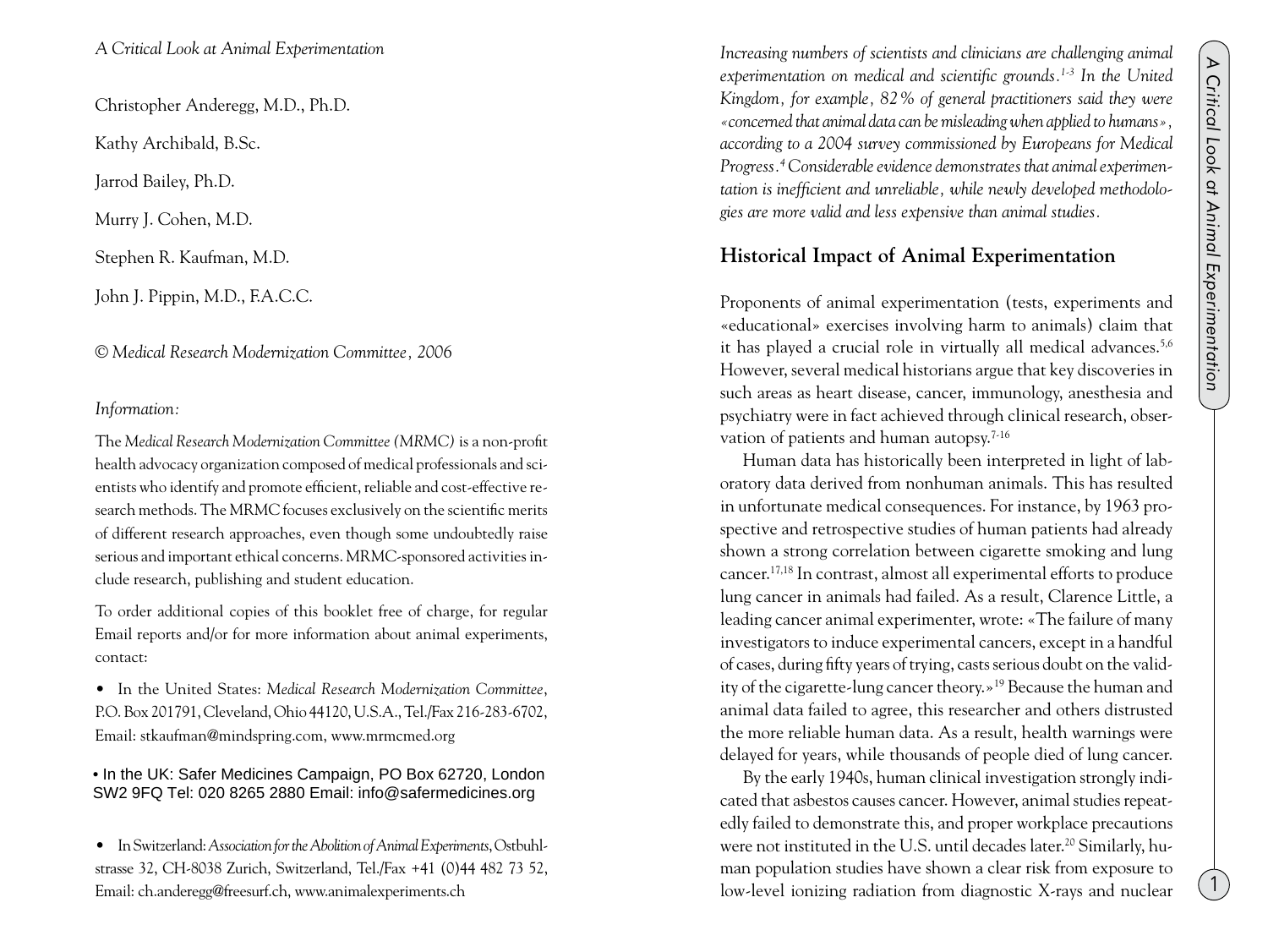$(3)$ 



*Medical Research Modernization Committee*

Medical Research Modernization Committee

2

*Polio victim in the U.S. in 1948. The monkey model of polio misled researchers about polio's mechanism of infection and clinical course, delaying progress against the disease.*

wastes,21-24 but contradictory animal studies have stalled proper warnings and regulations.<sup>25</sup> Likewise, while the connection between alcohol consumption and cirrhosis is indisputable in humans, repeated efforts to produce cirrhosis by excessive alcohol ingestion have failed in all nonhuman animals except baboons, and even the baboon data is inconsistent.<sup>26</sup>

Many other important medical advances have been delayed because of misleading information derived from animal «models». The animal model of polio, for example, resulted in a misunderstanding of the mechanism of infection. Studies on

monkeys falsely indicated that the polio virus was transmitted via a respiratory, rather than a digestive route.27,28 This erroneous assumption resulted in misdirected preventive measures and delayed the development of tissue culture methodologies critical to the discovery of a vaccine.<sup>29,30</sup> While monkey cell cultures were later used for vaccine production, it was research with human cell cultures which first showed that the polio virus could be cultivated on non-neural tissue.<sup>31</sup> Similarly, development of surgery to replace clogged arteries with the patient's own veins was impeded by dog experiments which falsely indicated that veins could not be used.32 Likewise, kidney transplants, quickly rejected in healthy dogs, were accepted for a much longer time in human patients.<sup>33</sup> We now know that kidney failure suppresses the immune system. which increases tolerance of foreign tissues.

Nevertheless, society continues to support animal experimentation, primarily because many people believe that it has been vital for most medical advances.34 However, few question whether such research has been necessary or even beneficial to medical progress.

# **Contemporary Animal Experimentation**

#### **A. Selected Diseases**

#### **1. Cancer**

In 1971 the National Cancer Act initiated a «War on Cancer» that many sponsors predicted would cure cancer by 1976. Instead, this multibillion dollar research program has proven to be a failure. The age-adjusted total cancer mortality rate climbed steadily for decades until the early 1990s,<sup>35,36</sup> when this rate started to fall slowly, due largely to reduced smoking.<sup>37</sup>

In order to encourage continued support for cancer research – now exceeding two billion dollars annually in the U.S. alone – researchers and administrators have misled the public. In 1987 the U.S. General Accounting Office (GAO) found that the statistics of the National Cancer Institute (NCI) «artificially inflate the amount of ‹true› progress», concluding that even simple fiveyear survival statistics were manipulated.38 For one thing, the NCI termed five-year survival a «cure» even if the patient died of the cancer after the five-year period. Also, by ignoring well known statistical biases, the NCI falsely suggested advances had been made in the therapy of certain cancers.<sup>38</sup>

Commenting on the research program's discouraging results after 15 years, epidemiologist and program administrator John C. Bailar III stated in 1986: «[We] are losing the war against cancer. A shift in research emphasis, from research on treatment to research on prevention, seems necessary if substantial progress against cancer is to be forthcoming.»39 In a review of cancer mortality more than a decade later, Bailar reiterated in 1997: «The more promising areas are in cancer prevention.»<sup>35</sup>

Why hasn't progress against cancer been commensurate with the effort (and money) invested? One explanation is the unwarranted preoccupation with animal research. Crucial genetic,<sup>40</sup> molecular, $41$  immunologic $42$  and cellular $43$  differences between humans and other animals have prevented animal models from serving as effective means by which to seek a cancer cure. Mice are most commonly used, even though the industry's own *Lab Animal* magazine admits: «Mice are actually poor models of the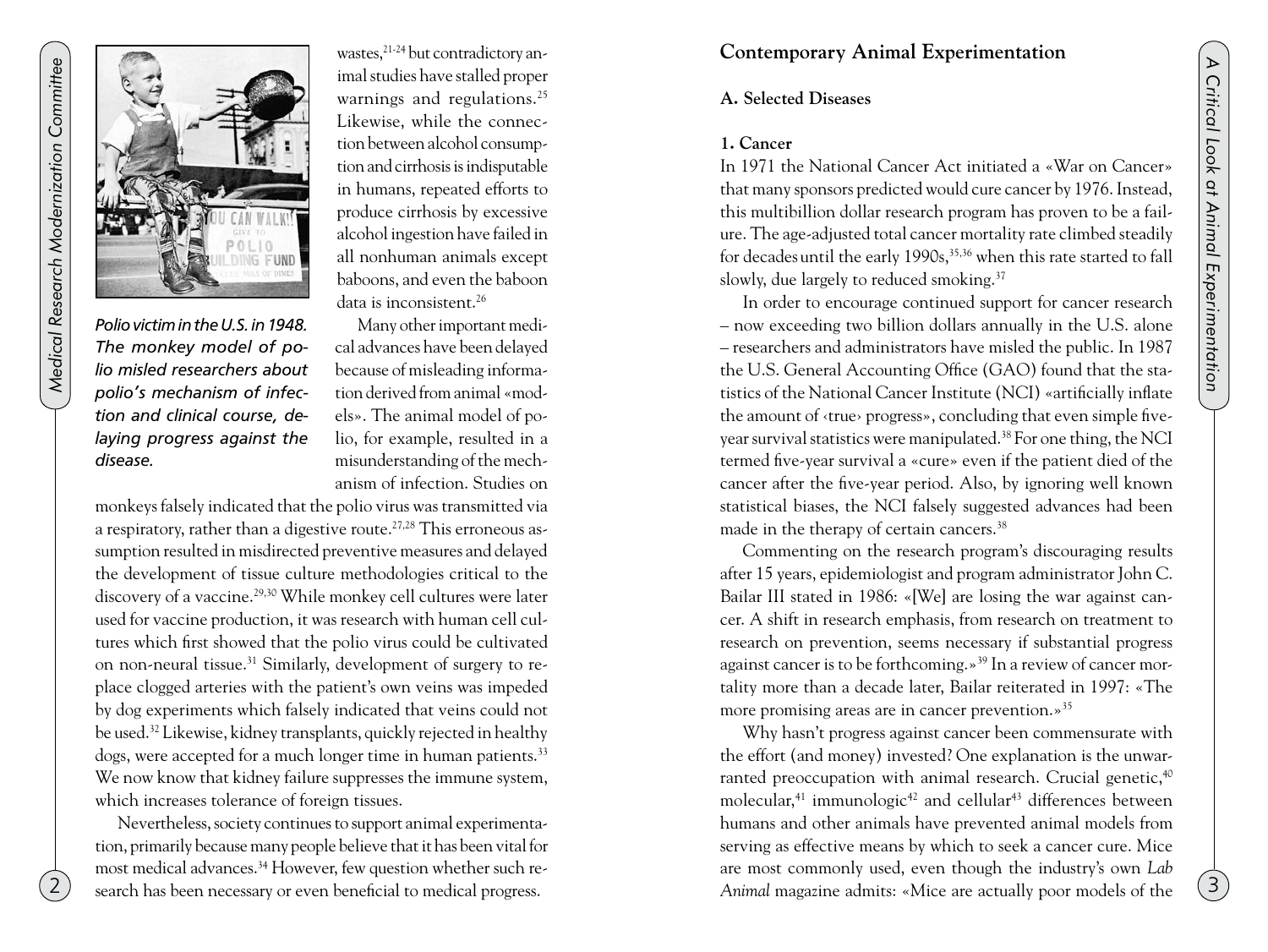majority of human cancers.»44 Leading cancer researcher Robert Weinberg has commented: «The preclinical [animal] models of human cancer, in large part, stink… Hundreds of millions of dollars are being wasted every year by drug companies using these models.»45 According to Clifton Leaf, a cancer survivor himself: «If you want to understand where the War on Cancer has gone wrong, the mouse is a pretty good place to start.»<sup>45</sup>

# **2. AIDS**

Despite their extensive use since the early 1980s, animal models have not contributed significantly to AIDS research. While mice, rabbits and monkeys born with severe combined immunodeficiency can be infected with the AIDS Virus (HIV), none develops the human AIDS syndrome.<sup>46</sup> Of over 150 chimpanzees infected with HIV since 1984, only one allegedly developed symptoms resembling those of AIDS.<sup>47,48</sup> Even AIDS researchers acknowledge that chimpanzees, as members of an endangered species who rarely develop an AIDS-like syndrome, are unlikely to prove useful as animal models for understanding the mechanism of infection or means of treatment.49

Other virus-induced immunodeficiency syndromes in nonhuman animals have been touted as valuable models of AIDS, but they differ markedly from AIDS in viral structure, disease symptoms and disease progression.50 Animal experimenter Michael Wyand, discussing anti-AIDS therapy, has acknowledged: «Candidate antivirals have been screened using *in vitro* systems and those with acceptable safety profiles have gone directly into humans with little supportive efficacy data in any *in vivo* [animal] system. The reasons for this are complex but certainly include … the persistent view held by many that there is no predictive animal model for HIV infection in humans. $v^{51}$ All the procedure of original produced internal produced internal produced into a series of original produced no function of the sole of original produced no function of the sole of the sole of the sole of the sole of the

AIDS researcher Margaret Johnston has concurred: «HIV/ AIDS [animal] models have not yielded a clear correlate of immunity nor given consistent results on the potential efficacy of various vaccine approaches.»<sup>52</sup> Indeed, since the first HIV vaccine clinical trial in humans in 1987, more than 100 clinical trials have been funded by the U.S. National Institute of Allergy and Infectious Diseases through mid-2006. Yet every one of the more than 50 preventive vaccines and more than 30 therapeutic vaccines that were successful against HIV/AIDS in primate studies has failed in human clinical trials.<sup>53</sup>

Human clinical investigation has isolated HIV, defined the disease's natural course and identified risk factors.54 *In vitro* (cell and tissue culture) research using human white blood cells has identified both the efficacy and toxicity of anti-AIDS medicines, including AZT,<sup>55</sup> 3TC<sup>56</sup> and protease inhibitors.<sup>57</sup> Federal law, however, still mandates misleading and unreliable animal toxicity testing.

#### **3. Psychology and Drug Abuse**

Animal «models» in experimental psychology, which researchers traditionally subject to painful stimuli in order to study their behavior, have been strongly criticized in part because human psychological problems reflect familial, social and cultural factors that cannot be modeled in nonhumans.58-63 Indeed, most psychologists disapprove of psychological animal experiments which cause animal suffering.64

Harry Harlow's «maternal deprivation» experiments in the 1950s and 1960s involved separating infant monkeys from their mothers at birth and rearing them in total isolation or with «surrogate» mothers made of wire and cloth. Their terror and subsequent psychopathology, Harlow claimed, demonstrated the importance of maternal contact. However, this had been shown conclusively in previous human studies.65-68

Despite their conceptual shallowness, numerous maternal deprivation studies continue, claiming relevance to human developmental psychology, psychopathology and even immune and hormone function.<sup>67-69</sup>

Experimental psychology continues to rely on painful research on animals, despite clinical psychologists' disregard for animal research literature. A review of two clinical psychology journals revealed that only 33 out of 4,425 citations (0.75%) referred to animal-research studies.70

Animal models of alcohol and other drug addictions are similarly ill-conceived, failing to reflect crucial social, hereditary and mental factors. Pharmacologist Vincent Dole has acknowledged: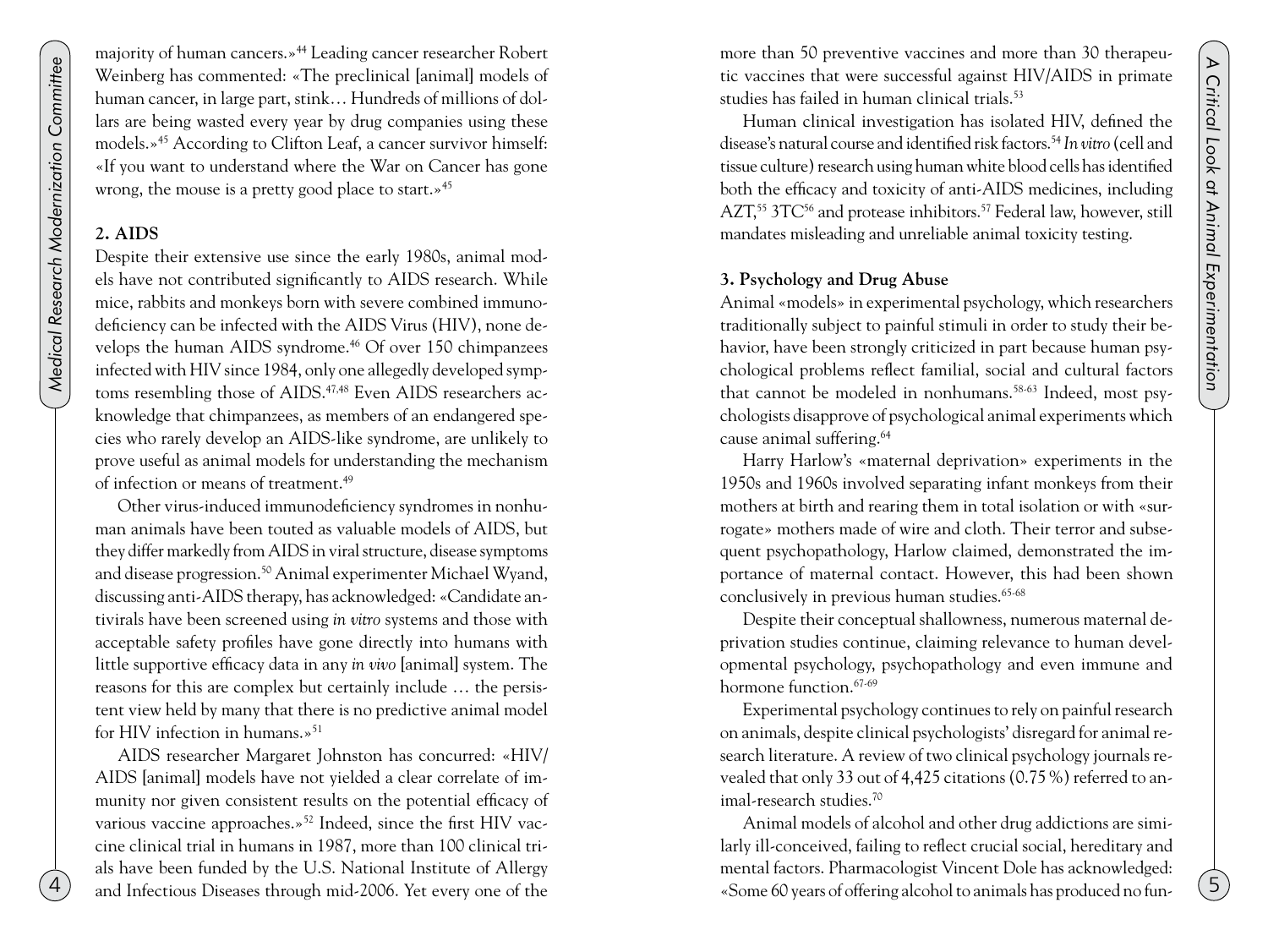damental insights into the causes of this self-destructive behavior or even a convincing analogue of pathological drinking.»<sup>71</sup>

#### **4. Genetic Diseases**

Scientists have located the genetic defects of many inherited diseases, including cystic fibrosis and familial breast cancer. Trying to «model» these diseases in animals, researchers widely use animals – mostly mice – with spontaneous or laboratory-induced genetic defects. However, genetic diseases reflect interactions between the defective gene and other genes and the environment. Consequently, nearly all such models have failed to reproduce the essential features of the analogous human conditions.72 For example, transgenic mice carrying the same defective gene as people with cystic fibrosis do not show the pancreatic blockages or lung infections that plague humans with the disease, $^{72}$  because mice and humans have different metabolic pathways.73 For a conserver person of person and probability conserver that all verse including the conserver in the conserver in the conserver in the conserver in the conserver in the conserver in the conserver in the conserver in t

#### **B. Toxicity Tests**

Numerous standard animal toxicity tests have been widely criticized by clinicians and toxicologists. The lethal dose 50 (LD50) test – which determines how much of a drug, chemical or house-



*Results of the LD50 test are highly unreliable.*

hold product is needed to kill 50% of a group of test animals – requires 60 to 100 animals (usually rats and mice), most of whom endure great suffering. Because of difficulties extrapolating the results to humans, the test is highly unreliable.74 Also, since such variables as an animal's age, sex, weight and strain can have a substantial effect on the results, laboratories often obtain widely disparate data with the same test substances.75,76 *In vitro* tests have been validated to replace the LD $_{50}$  test,<sup>76-78</sup> which was deleted from the test guidelines of the Organisation for Economic Cooperation and Development (OECD) in 2002.79

The Draize eye irritancy test, in which unanesthetized rabbits have irritant substances applied to their eyes, yields results that are inherently unreliable in predicting human toxicity.80 Humans and rabbits differ in the structure of their eyelids and corneas, as well as in their ability to produce tears. Indeed, when comparing rabbit to human data on duration of eye inflammation after exposure to 14 household products, they differed by a factor of 18 to 250.81 A battery of *in vitro* tests would be less expensive and likely far more accurate than the Draize test.<sup>75,82</sup>

Animal tests for cancer-causing substances, generally involving rodents, are also notoriously unreliable. When applied to human cancer causation, Lester Lave et al. found the false positive rate of rodent testing to be as high as 95%.<sup>83</sup> The authors stated: «Tests for human carcinogens using lifetime rodent bioassays are expensive, time-consuming and give uncertain results.» The tremendous economic costs of such research have recently been reported in a study which examined over 500 rodent carcinogenicity studies and concluded that rodent cancer assays are scientifically invalid and fiscally indefensible.84

A combination of *in vitro* tests provides data that compares favorably with existing carcinogenicity databases and costs far less than animal tests.<sup>85</sup> In the late 1980s, the U.S. National Cancer Institute (NCI) developed a panel of 59 human cancer cell lines to screen compounds for anti-cancer activity, due to its «dissatisfaction with the performance of prior *in vivo* primary screens [animal cancer assays].»<sup>86</sup> This panel replaced animal testing at the NCI in 1990, by which time the agency had also adopted a panel of about 100 human cell lines to screen compounds for carcinogenicity.87

Animal tests for teratogens (drugs and chemicals that cause birth defects) are equally misleading and unreliable. Jarrod Bailey et al. conducted a comprehensive review of animal tests of 1,396 different substances and found that of those substances known to cause birth defects in humans, animal tests indicated that almost half were safe. Conversely, of those substances known to be safe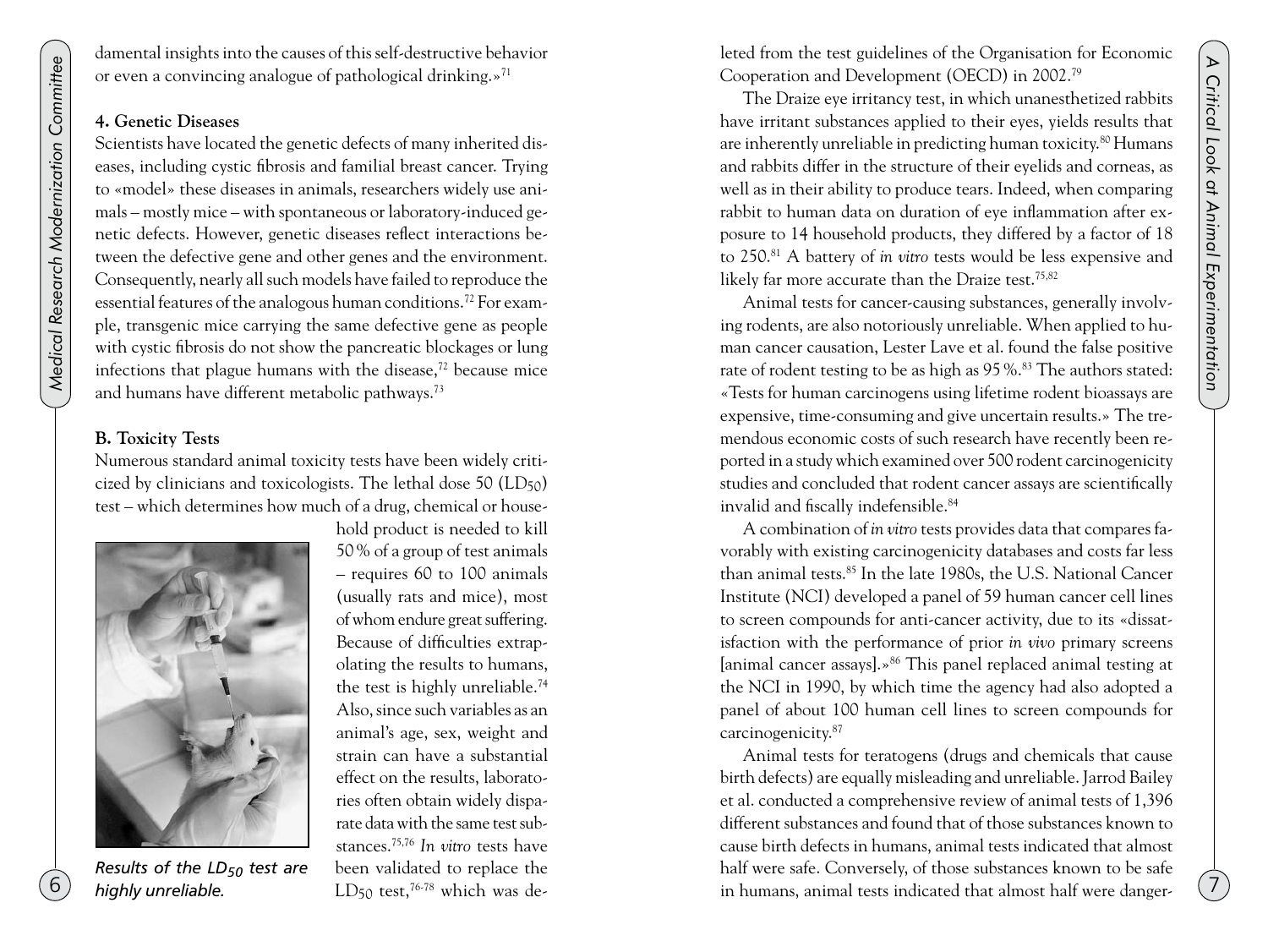ous. And almost one-third of all substances tested yielded varying results, depending on the species used.<sup>88</sup> In pregnant animals, differences in the physiological structure, function and biochemistry of the placenta aggravate the usual differences in the absorption, distribution, metabolism and excretion of drugs and chemicals that exist between species, thus making reliable predictions in pregnant women impossible.88

*In vitro* tests, such as the embryonic stem-cell test, the whole embryo culture, and the micromass test, provide data that are considerably more reliable and predictive and far less costly than animal teratogenicity tests. While such *in vitro* tests currently utilize cells and embryos derived from animals (thus rendering their extrapolation to humans difficult), advances in human cell culture technology should, in the future, permit a much closer *in vitro* approximation of teratogenesis in humans.<sup>88</sup>

#### **C. Medical Education**

*Medical Research Modernization Committee*

Animal laboratories are not necessary for teaching biological and medical principles and skills to medical students, and 85% of U.S. and Canadian medical schools have eliminated animal labs from their educational curricula.89 Effective alternative teaching methods include lectures and written course materials, videos and interactive virtual reality programs, mentored patient care encounters and surgery participation, and lifelike programmable interactive patient simulators. Comparative studies of simulation technologies for many aspects of medical education (e.g. anatomy, physiology, pharmacology, surgical skills, trauma management and invasive procedures) have repeatedly demonstrated superior training outcomes, fewer patient complications, greater trainee acceptance, and more efficient use of educational time and resources.<sup>90-99</sup> Laboratory ( $\alpha$  reflective state of the state of the state of the state of the state of the state of the state of the state of the state of the state of the state of the state of the state of the state of the state of th

Further evidence of the emerging primacy of simulation-based medical education is the American College of Surgeons' (ACS) endorsement and implementation of the TraumaMan® simulator to replace the use of animals and human cadavers for its Advanced Trauma Life Support (ATLS) program. Furthermore, in 2006 the ACS implemented a sweeping educational reform that incorporated a wide variety of simulators to eliminate animal use in its own conferences and educational programs, in addition to establishing the Accredited Education Institutes program to achieve the same goal in surgery training programs.<sup>100</sup>

# **Scientific Limitations of Animal Models**

Animal studies can neither confirm nor refute hypotheses about human physiology or pathology; human clinical investigation is the only way such hypotheses can be tested. At best, animal experiments can suggest new hypotheses that might be relevant to humans.<sup>101,102</sup> However, there are countless other, far superior ways to derive new hypotheses.<sup>2,101</sup>

How valuable is animal experimentation? The Medical Research Modernization Committee's review of ten randomly chosen animal models of human diseases did not reveal any important contributions to human health.103 Although the artificially induced conditions in animals were given names analogous to the human diseases they were intended to simulate, they differed substantially from their human «counterparts» in both cause and clinical course. Also, the study found that treatments effective in animals tended to have poor efficacy or excessive side effects in human patients.103 Indeed, when MRMC physicians evaluate specific animal-research projects, they consistently find them to be of little, if any, relevance to the understanding or treatment of human diseases.104-110

MRMC's reviews have revealed that, because animal models differ from human diseases, researchers tend to investigate those aspects of the animal's condition that resemble features of the human disease, generally ignoring or discounting fundamental anatomical, physiological and pathological differences. Because most disease processes have system-wide effects and involve many interacting factors, focusing on only one aspect of a disease belies the actual complexity of biological organisms.

In contrast to human clinical investigation, animal experimentation involves manipulations of artificially induced conditions. Furthermore, the highly unnatural laboratory environment invariably stresses the animals, and stress affects the entire organism by altering pulse, blood pressure, hormone levels, immunological activities and a myriad of other functions.111,112 Indeed, many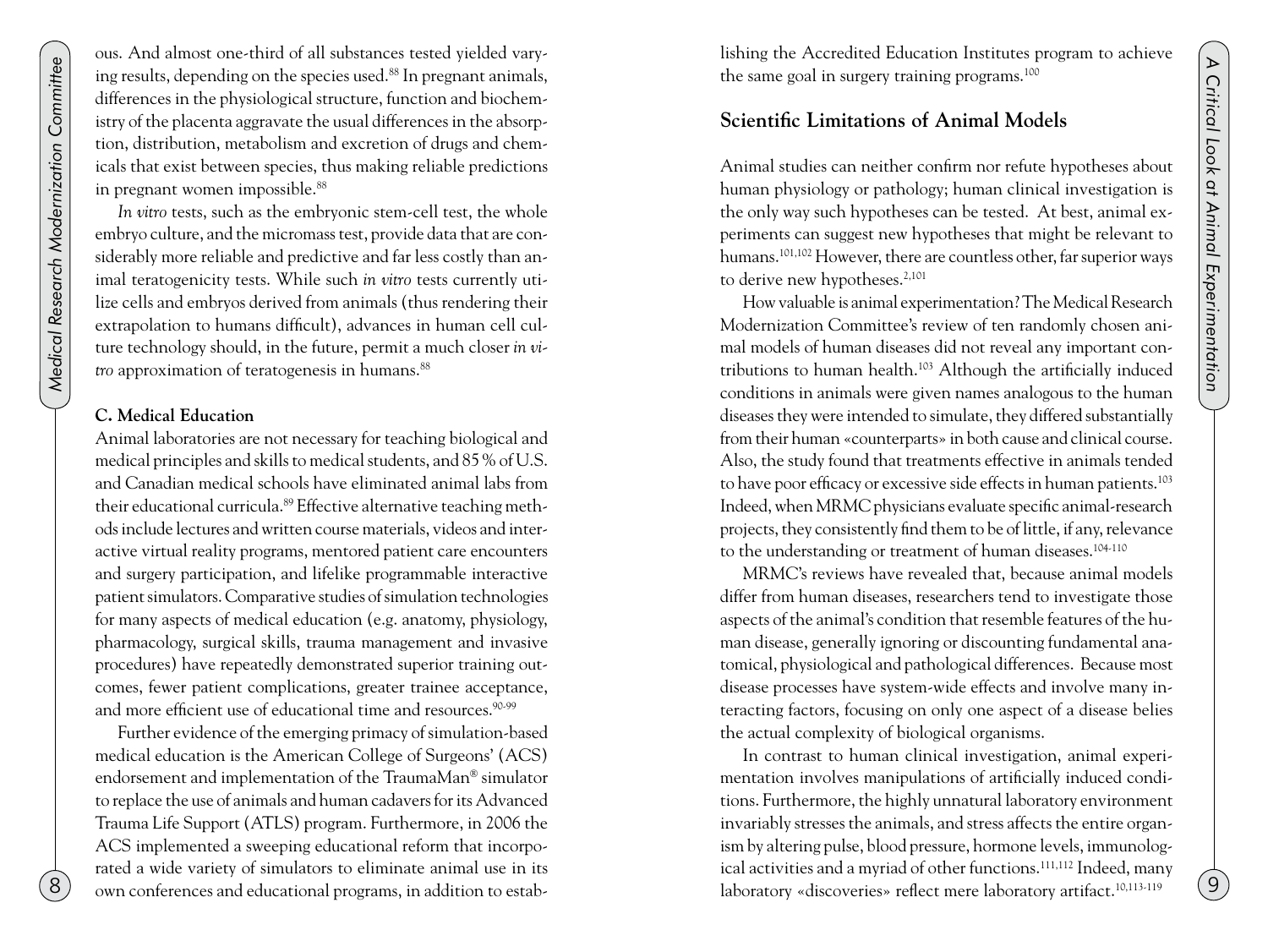For example, artifact from unnaturally induced strokes in animals has repeatedly misled researchers.117,120 Macleod et al. reported on over 4,000 studies demonstrating efficacy for more than 700 drugs in animal models of stroke.121 About 150 drugs subsequently tested in human clinical trials failed to show any benefit.122 Only recombinant human tissue plasminogen activator (rt-PA) administered within three hours of stroke onset has proven beneficial in reducing symptoms, but it was associated with ten times as many intracerebral hemorrhages and did not increase survival.<sup>123</sup> David Wiebers et al. have concluded: «Ultimately, the answers to many of our questions regarding the underlying pathophysiology and treatment of stroke do not lie with continued attempts to model the human situation more perfectly in animals, but rather with the development of techniques to enable the study of more basic metabolism, pathophysiology and anatomical imaging detail in living humans.»<sup>117</sup> The irrelevance of animal tests to the internet of animal tests to the internet of animal tests to human internet and the artificial symphony in the artificial symphony in the artificial symphony in the artificial symphon

*Medical Research Modernization Committee*

Since 1990, several hundred gene therapies that were successful in animal studies have been tested on thousands of patients worldwide. Yet only one gene therapy, for children with the severe immune system disorder X-SCID, appears to have succeeded. Of the ten successfully treated children, however, three developed leukemia and one of them died of it – a side effect that animal experiments failed to predict and that prompted the U.S. Food and Drug Administration (FDA) to halt several gene therapy trials in 2005.124,125 Similarly, a highly touted gene therapy that cured dogs of hemophilia was discontinued in 2004 due to «safety problems … in the human trial that weren't predicted in animal studies», including liver damage.<sup>126,127</sup>

Animal tests are frequently misleading.128 Milrinone increased survival of rats with artificially induced heart failure, but humans taking this drug experienced a 30% increase in mortality.129 Fialuridine appeared safe in animal tests, but it caused liver failure in 7 out of 15 humans taking the drug, five of whom died and two of whom required a liver transplantation.130 Animal studies failed to predict the dangerous heart valve abnormalities in humans caused by the diet drugs fenfluramine and dexfenfluramine.131

Hormone replacement therapy increased women's risk of heart disease, breast cancer and stroke, but experiments with mice, rabbits, pigs and monkeys had predicted the opposite effect.132 The widely prescribed arthritis painkiller Vioxx appeared safe and even beneficial to the heart in animal tests, but was withdrawn from the global market in 2004 after causing an estimated 320,000 heart attacks, strokes and cases of heart failure worldwide – 140,000 of them fatal.133 David Graham, the Associate Director for Science and Medicine in the Office of Drug Safety at the FDA, described Vioxx as the «single greatest drug safety catastrophe in the history of this country or the history of the world».134 Animal tests also failed to predict the cases of partial or total blindness suffered by some men taking the popular impotence drug Viagra.135,136 Despite mandatory, extensive animal testing, adverse drug reactions remain the fifth leading cause of mortality in the United States, accounting for more than 100,000 deaths per year.137

In London in March 2006, a new anti-inflammatory drug called TGN1412 caused devastating reactions including multiple organ failure in all six volunteers in phase 1 clinical trials, despite «proof of safety» established by tests on monkeys who were given 500 times the human dose. Many commentators noted that the animal tests provided a false sense of security. The incident prompted calls for an overhaul of drug safety testing requirements and clinical trial design.<sup>138</sup>

In animal tests to evaluate the carcinogenicity of the artificial sweetener saccharin, the weight-adjusted daily saccharin dose given to rats was equivalent to a human consuming about 1,100 cans of soda containing saccharin. Such massive dosing alone can result in cancers, regardless of a compound's actual carcinogenicity at typical human exposure levels.116 Extrapolating such data to humans is further complicated by the observation that saccharin-induced bladder cancers occurred only in male rats. It was later found that male rats possess a protein in greater quantity than female rats (and lacking in humans) that interacted with saccharin to form irritating crystals in the male rats' bladders, causing cancer. The fact that some rats developed cancers did not (and cannot) clarify whether or not saccharin causes cancer in humans.<sup>139</sup>

Similarly, despite almost 40 years of human consumption, its use in more than 9,000 food and beverage products worldwide, and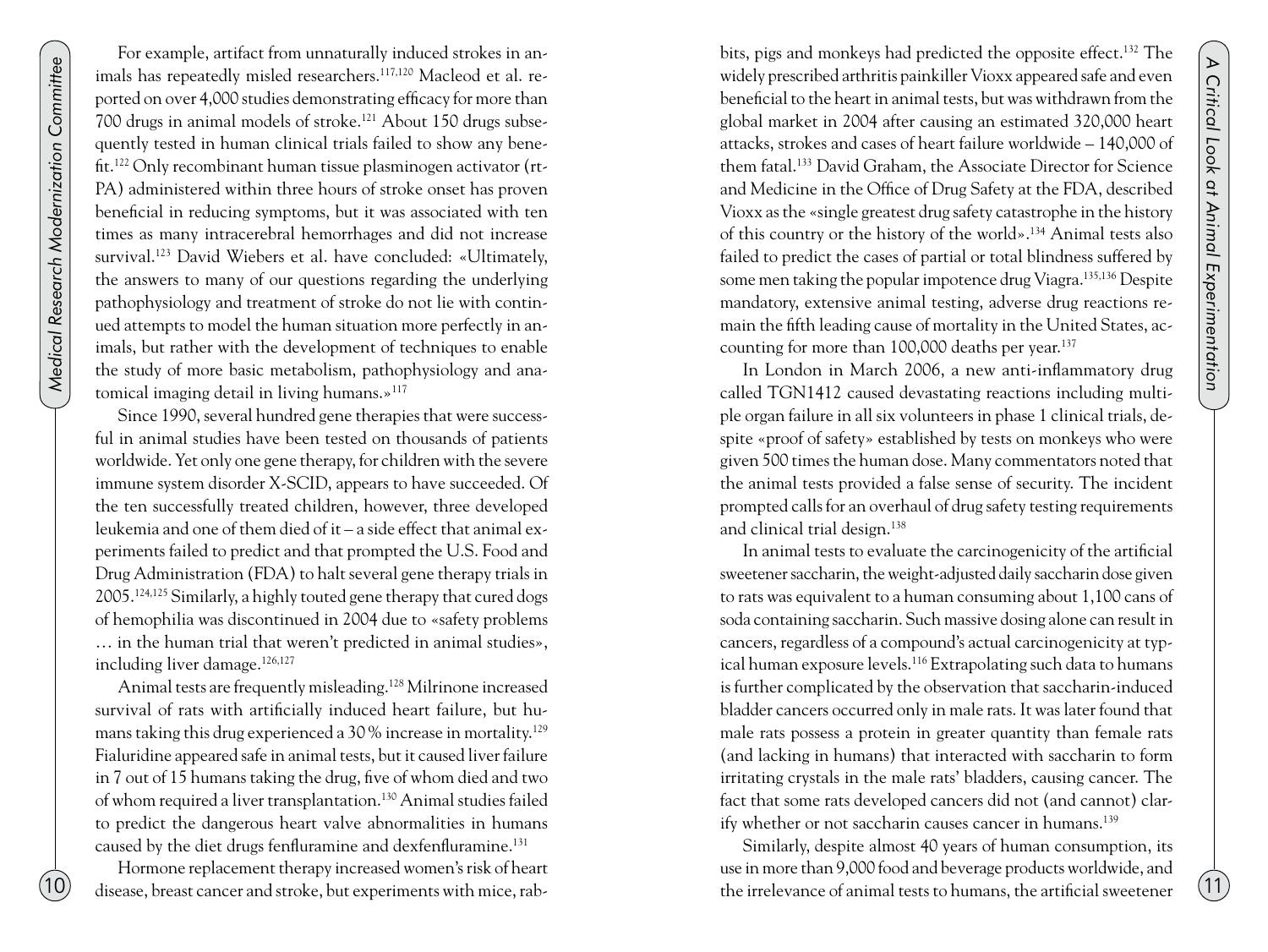aspartame is still being tested on animals, and regulatory authorities continue to evaluate the results of such studies. Most recently, an Italian study carried out in 2005 on 1,800 rats demonstrated an increased risk for lymphomas and leukemias in rats fed aspartame – but only in females.140 A subsequent NCI epidemiological study involving 340,045 men and 226,945 women and reported on at the 2006 meeting of the American Association for Cancer Research refuted the findings in rats.<sup>141</sup> So, despite male rats getting bladder cancers from saccharin and female rats getting lymphomas and leukemias from aspartame, no cancer risk from either sweetener has been found for humans of either sex.

Scientists recognize that, even between humans, gender, ethnicity, age and health can profoundly influence drug effects.142,143 Perhaps the most striking example of the specificity of drug effects comes from the demonstration that even human monozygotic twins display different drug responses and that these become more disparate as the twins age.<sup>144</sup> Obviously, extrapolating data between species is much more hazardous than within a species. Indeed, according to the FDA, a staggering 92% of all drugs found safe and therapeutically effective in animal tests fail during human clinical trials due to their toxicity and/or inefficacy, and are therefore not approved.145-147 Furthermore, over half of the mere 8% of drugs which do gain FDA approval must later be withdrawn or relabeled due to severe, unexpected side effects.148 For exception contribute the state of the contribute in the state of the state of the state of the state of the state of the state of the state of the state of the state of the state of the state of the state of the state

## **Risks of Animal Experimentation**

*Medical Research Modernization Committee*

In addition to squandering scarce resources and providing misleading results, animal experimentation poses real risks to humans. The mind-set that scientific knowledge justifies and requires harming innocent individuals endangers all who are vulnerable. Even after Nazi and Japanese experiments on prisoners horrified the world, American researchers denied African-American men syphilis treatment in order to assess the disease's natural progression,<sup>149</sup> they deliberately exposed students and minorities to toxic chemicals in order to determine safe levels of exposure to pesticides,150 they intentionally exposed thousands of unsuspecting civilians to lethal bacteria in order to test biological warfare,<sup>151</sup> they

injected cancer cells into nursing home patients,<sup>149</sup> subjected unwitting patients to dangerous radiation experiments,<sup>152</sup> and, despite no chance of success, transplanted nonhuman primate and pig organs into children, as well as chronically ill and impoverished people.153 Psychiatrist Robert Jay Lifton argues that this «science at any cost» mentality may have provided medical justification for the Holocaust.154

Furthermore, through animal research, humans have been exposed to a wide variety of deadly nonhuman primate viruses. About 16 laboratory workers have been killed by the Marburg virus and other monkey viruses, and two outbreaks of Ebola have occurred in American monkey colonies.155-157 Polio vaccines grown on monkey kidney cells exposed millions of Americans to the simian virus 40, which causes human cells to undergo malignant transformation *in vitro* and has been found in several human cancers.158 Ignoring the obvious public health hazards, researchers transplanted baboon bone marrow cells into an AIDS patient. The experiment was unsuccessful;<sup>159</sup> moreover,

a large number of baboon viruses, which the patient could have spread to other people, may have accompanied the bone marrow. Indeed, animal experimentation may have started the AIDS epidemic. HIV-1, the principal AIDS virus, differs markedly from all other viruses found in nature, and there is evidence that it originated either through polio vaccine production using monkey tissues<sup>160,161</sup> or through manufacture in American laboratories, where HIV-like viruses were being produced by cancer and biological weapons researchers in the early



*Human exposure to animal tissues from xenotransplants could unleash epidemics from deadly viruses like Ebola.*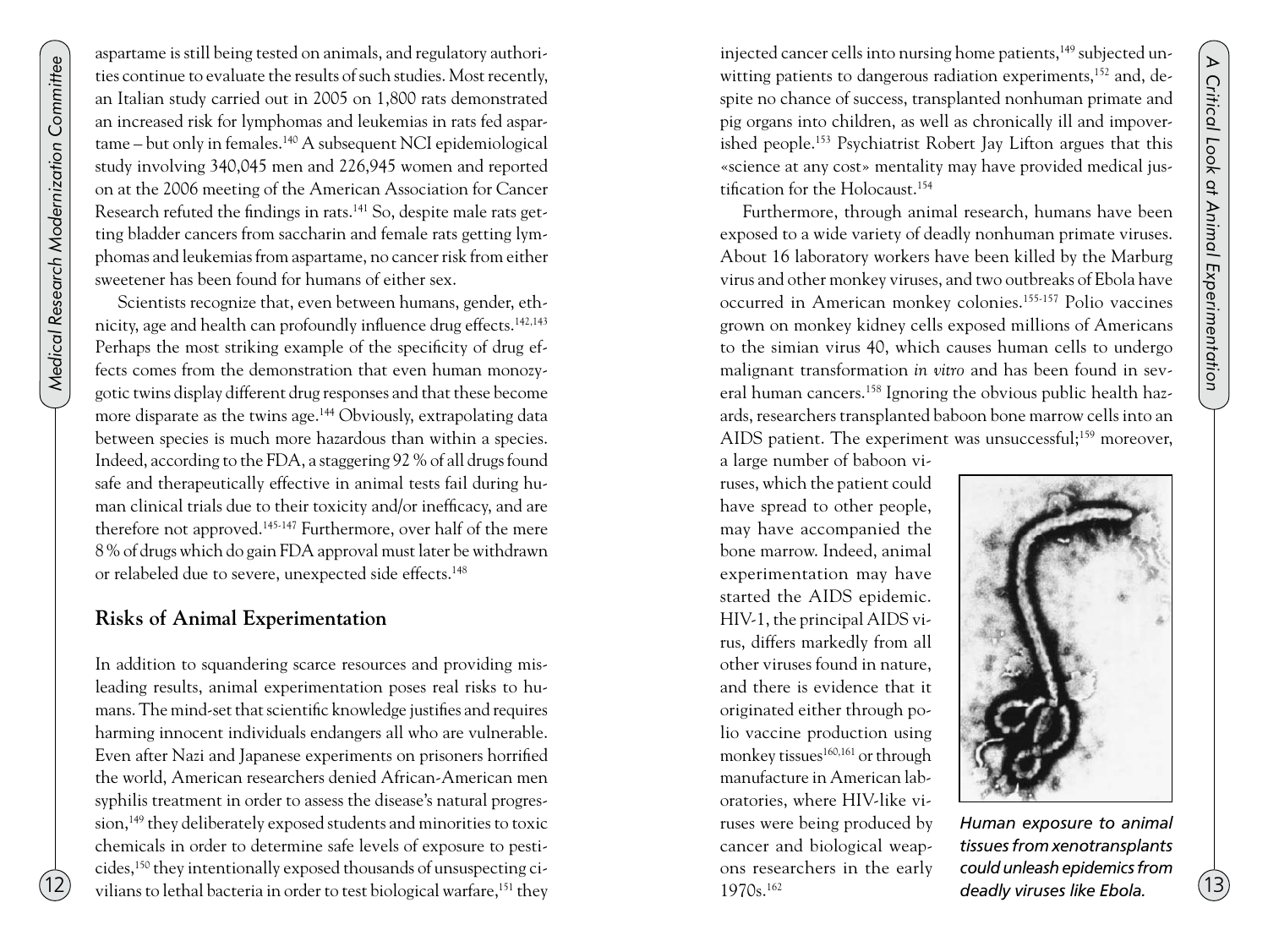Failing to learn from the AIDS epidemic, many policy makers and industrial interest groups support animal-to-human organ transplants (from pigs and primates) known as xenotransplants. These have failed in the past and will most likely continue to fail because of tissue rejection, the impossibility of testing animal tissues for unknown pathogens, and the prohibitive expense.<sup>163-165</sup>

Similarly, the rapidly expanding field of genetic engineering includes adding genetic material to animals' cells to change the animals' growth patterns or induce the animals to produce human proteins in their milk, meat or urine. Harvesting such proteins poses serious human health risks, such as exposure to pathogens (viruses, prions and other microorganisms) $166,167$  or the development of malignancies, $168,169$  allergic reactions<sup>170</sup> or antibiotic resistance.171 These concerns contributed to the European Union's ban on rBGH, a genetically engineered bovine growth hormone that increases cows' milk production.172

# **The Importance of Clinical Research**

*Medical Research Modernization Committee*

Typically, medical discovery begins with a clinical observation,9,10 which animal experimenters then try to mimic with artificially induced conditions in laboratory animals.7 These researchers tend to highlight animal data that agrees with the previous clinical finding, while discounting or ignoring conflicting animal data (which is usually voluminous). Although animal experimentation advocates routinely take credit for discoveries that actually occurred in a clinical context,<sup>7</sup> many clinicians have recognized the primary role of human-based clinical research. Reviewing the history of hepatitis, physician Paul Beeson concluded: «Progress in the understanding and management of human disease must begin, and end, with studies of man… Hepatitis, although an almost ‹pure› example of progress by the study of man, is by no means unusual; in fact, it is more nearly the rule. To cite other examples: appendicitis, rheumatic fever, typhoid fever, ulcerative colitis and hyperparathyroidism.»<sup>11</sup> 14 Essel in the particular choice is the particular choice is the choice of the continent of the continent of the continent of the continent of the continent of the continent of the continent of the continent of the cont

Similarly, key discoveries in immunology, $12$  anesthesiology, $13$ first aid,<sup>173</sup> alcoholism<sup>71,174</sup> and psychopharmacology<sup>175,176</sup> were based primarily on human clinical research and investigation.

Furthermore, clinical research is the only means by which effective public health education and prevention programs can be developed and evaluated.

# **Nonanimal Methods**

In science, there are always many ways to address a given question. Animal experimentation is generally less efficient and reliable than many nonanimal methods, which include:

#### **1. Epidemiology (Human Population Studies)**

Medical research has always sought to identify the underlying causes of human disease in order to develop effective preventive and therapeutic measures. In contrast to artificial animal model conditions that generally differ in causes and mechanisms from human conditions, human population studies have been very fruitful. For example, the identification of the major risk factors for coronary heart disease, such as smoking, elevated cholesterol and high blood pressure, which are so important for prevention techniques, derives from epidemiological studies.177 Similarly, population studies have shown that prolongedcigarette smoking from early adult life triples age-specificmortality rates, but cessation at the age of 50 reduces the danger by half, and cessation at the age of 30 eliminates the danger almost completely.178

Epidemiology's potential is illustrated by the growing field of molecular epidemiology. Researchers can analyze cellular and molecular characteristics of those suffering from cancer or birth defects, thereby elucidating the mechanisms and causes of DNA damage and yielding effective prevention and treatment approaches.179

### **2. Studies on Patients**

The main source of medical knowledge has always been the direct study of human disease by closely monitoring human patients. For example, cardiologist Dean Ornish has demonstrated that a low-fat vegetarian diet, regular exercise, smoking cessation and stress management can reverse heart disease.180 Similarly, Caldwell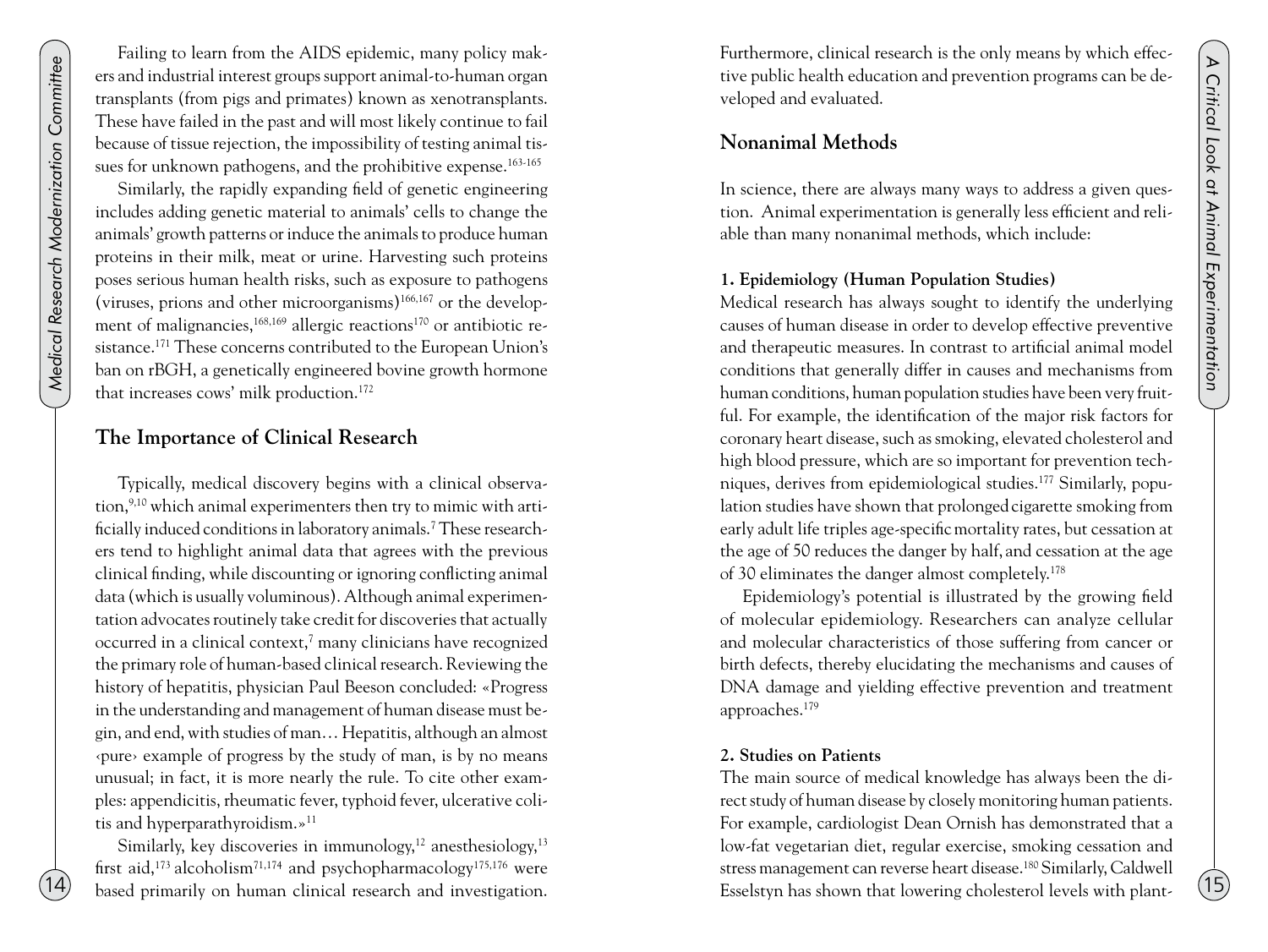

*Medical Research Modernization Committee*

*Positron emission tomography (PET) scans can identify areas of the brain functioning under different circumstances, in this case when the subject hears familiar music.*

based diets and medicines as needed arrests and often reverses heart disease.<sup>181</sup> Henry Heimlich has relied exclusively on human clinical investigation to develop techniques and operations that have saved thousands of lives, including the Heimlich maneuver for choking and drowning victims, the Heimlich operation to replace the esophagus (throat tube), and the Heimlich chest drainage valve.173,182

Modern noninvasive imaging devices such as CAT, MRI, PET and SPECT scans have revolutionized clinical investigation.<sup>183-186</sup> These devices permit the ongoing evaluation of human disease in living human patients and have contributed greatly to medical knowledge.

#### **3. Autopsies and Biopsies**

The autopsy rate in the United States and Europe has been falling steadily, much to the dismay of clinical investigators who recognize the value of this traditional research tool.187,188 Autopsies have been crucial to our current understanding of many diseases, e.g. heart disease,<sup>187</sup> appendicitis,<sup>187</sup> diabetes<sup>189,190</sup> and Alzheimer's disease.104 Although the usefulness of autopsies is generally limited to the disease's lethal stage, biopsies can provide information about other disease stages. Diagnostic needle and endoscopic biopsies often permit safe procurement of human tissues from living patients. For example, endoscopic biopsies have demonstrated that colon cancers derive from benign tumors called adenomas. In contrast, colon cancers in a leading animal model appear to lack this adenoma-to-carcinoma sequence.191,192 Small skin biopsies (with intact capillaries) can be used as a tool before or during clinical trials of new drugs and could have revealed the cardiovascular risks of Vioxx, for example, before it was marketed.193 16 **Controlling Controlling Controlling Controlling Controlling Controlling Controlling Controlling Controlling Controlling Controlling Controlling Controlling Controlling Controlling Controlling Controlling Controlling** 

### **4. Post-Marketing Surveillance**

Thanks to advances in computer techniques, it is now possible to keep detailed and comprehensive records of drug side effects.194 A central database with such information, derived from postmarketing surveillance, enables rapid identification of dangerous drugs.195 Such a data system would also increase the likelihood that unexpected beneficial side effects of drugs would be recognized. Indeed, the anti-cancer properties of such medications as prednisone,<sup>196</sup> nitrogen mustard<sup>197</sup> and actinomycin D;<sup>198</sup> chlorpromazine's tranquilizing effect;199 and the mood-elevating effect of MAO-inhibitors<sup>200</sup> and tricyclic antidepressants<sup>201</sup> were all discovered through clinical observation of side effects.

#### **5. Other Nonanimal Methods**

Between the mid-1950s and mid-1980s, the NCI screened 400,000 chemicals as possible anti-cancer agents, mostly on mice who had been infected with mouse leukemia.202 The few compounds that were effective against mouse leukemia had little effect on the major human cancer killers.203 More recently, researchers have favored grafting human cancers onto animals with impaired immune systems that do not reject grafts. However, few drugs found promising in these models have been clinically effective, and drugs with known effectiveness in humans often fail to show efficacy in these models.204

By contrast, *in vitro* cell and tissue cultures have proven to be powerful investigative tools. The NCI has now switched to 60 *in vitro* human cancer cell lines, a more reliable and much less costly alternative.205 Similarly, *in vitro* tests using cells with human DNA can detect DNA damage much more readily than animal tests.206

New drugs can be tested in human tissues. This could have predicted the catastrophic reaction to the drug TGN1412 in the clinical trial in London in 2006.138 Companies such as Biopta and Asterand work exclusively with human tissue because, contrary to animal tissue, the results obtained can be directly extrapolated to humans.207

Regarding vaccines, researchers discovered already in 1949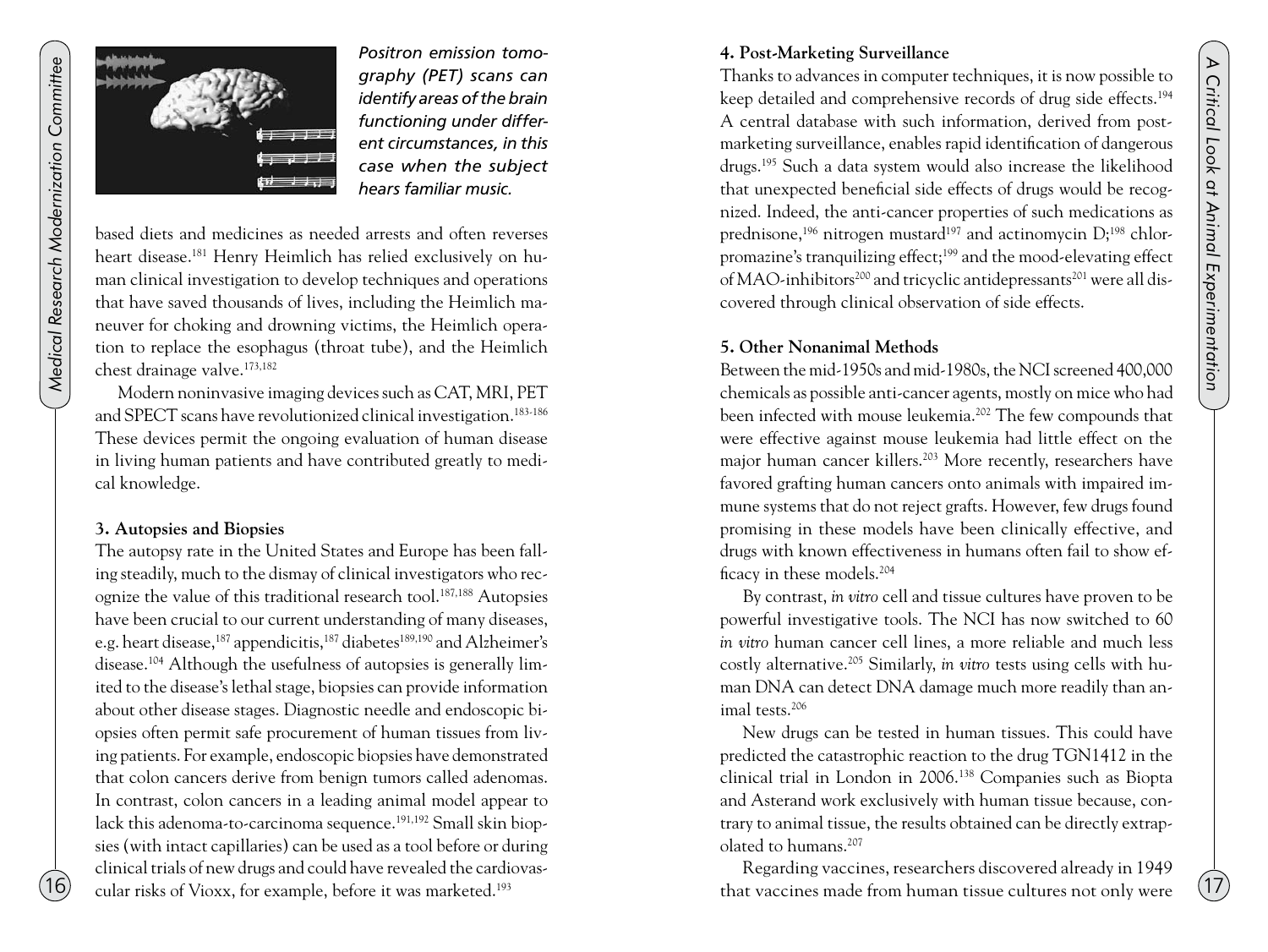more effective, safer and less expensive than vaccines produced from monkey tissue,<sup>208,209</sup> but also completely eliminated the serious danger of contamination with animal viruses.210 Likewise, many animal tests for viral vaccine safety have been replaced by far more sensitive and reliable cell culture techniques.<sup>211,212</sup>

Microfluidic circuits provide the nearest thing to a human body on a chip. They comprise tiny channels with cells from various human organs and are linked by a circulating blood substitute. Using these circuits, new drugs can be tested on a «whole system», where they encounter human cells in the same order as they would encounter them in the human body. Sensors in the chip then feed back information for computer analysis. Microfluidic circuits promise to deliver, early in the preclinical phase, data of dramatically improved predictive relevancy to the human organism.213

*Medical Research Modernization Committee*

Computer modeling is now so sophisticated that scientists can simulate *in silico* in minutes or hours experiments that would take months or years to perform in animals. Drugs can be rationally designed on computers and then tested on virtual organs or in virtual clinical trials. Research teams around the world are working on a «virtual human» which will predict human responses more accurately than would ever be possible with any animal model.214

Microdosing is a tremendously exciting breakthrough in drug development based on the principle that the best model for man is man. Human microdosing relies on ultra-sensitive analytical techniques and permits the safe introduction of miniscule doses (amounting to only 1% of the normal full dose) of new drugs into subjects in order to evaluate drug activity in the human body. The technique has proven quite accurate, with the results from microdosing studies showing a 70% correspondence with those from full-dose studies.215 Microdosing should replace misleading, unreliable animal testing and become part of phase 0 preclinical trials for every drug. Both the FDA and the European Agency for the Evaluation of Medicinal Products have endorsed the use of microdosing to accelerate and improve the safety of drug development.<sup>216</sup> From the since the since of the since of the since of the since of the since of the since of the since of the since of the since of the since of the since of the since of the since of the since of the since of the since o

# **Why Animal Experimentation Persists**

If animal experimentation is so flawed, why does it persist? There are several likely explanations.

**1. For the chemical and pharmaceutical industries, animal experiments provide an important legal sanctuary.** In cases of death or disability caused by chemical products or adverse drug reactions, the responsible companies claim due diligence by pointing out that they performed the legally prescribed «safety tests» on animals and are therefore not accountable. As a result, the victims or their families most often come away empty-handed after suing for damages.<sup>14</sup>

**2. Animal experimentation is easily published.** In the «publish or perish» world of academic science, it requires little originality or insight to take an already well-defined animal model, change a variable or the species being used, and obtain «new» and «interesting» findings within a short period of time. In contrast, clinical research, while directly applicable to humans, is more difficult, expensive and time-consuming. In addition, the many species available and the nearly infinite possible manipulations offer researchers the opportunity to «prove» almost any theory that serves their economic, professional or political needs. For example, researchers have «proven» in animals that cigarettes both do and do not cause cancer – depending on the funding source.217,218

**3. Animal experimentation is self-perpetuating.** Scientists' salaries and professional status are often tied to grants, and a critical element of success in grant applications is proof of prior experience and expertise. Researchers trained in animal experimentation techniques find it difficult or inconvenient to adopt new methods such as tissue cultures.

**4. Animal experimentation is lucrative.** Its traditionally respected place in modern medicine results in secure financial support, which is often an integral component of a university's budget. Many medical centers receive several hundred million dollars annually in direct grants for animal research, and an average of over 40% more for overhead costs that are supposedly related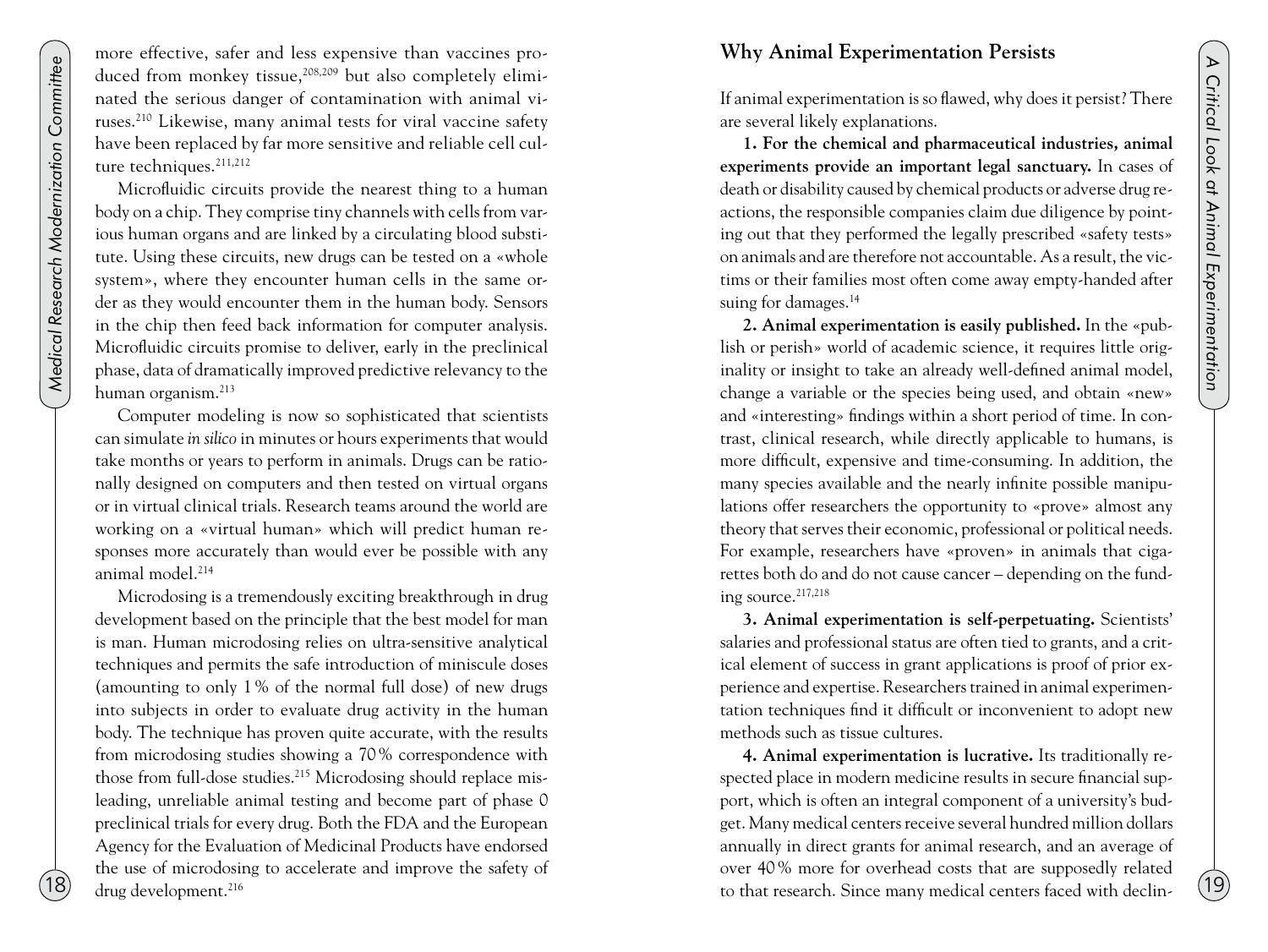ing clinical revenues depend on this financial windfall for much of their administrative costs, construction and building maintenance, they perpetuate animal experimentation by praising it in the media and to legislators.

**5. Animal experimentation appears more «scientific» than clinical research.** Researchers often assert that laboratory experiments are «controlled» because they can change one variable at a time. This control, however, is illusory. Any animal model differs in myriad ways from human physiology and pathology. In addition, the laboratory setting itself creates confounding variables – for example, stress and undesired or unrecognized pathology in the animals. Such variables can have system-wide effects, skew experimental results, and undermine extrapolation of findings to humans.

*Medical Research Modernization Committee*

**6. The morality of animal experimentation is rarely questioned by researchers, who generally choose to defend the practice dogmatically, rather than confront the obvious moral issues it raises.**219-222 Animal experimenters' language betrays their efforts to avoid morality. For example, they «sacrifice» animals rather than kill them, and they may note animal «distress», but they rarely acknowledge pain or other suffering.<sup>223</sup> Young scientists quickly learn to adopt such a mind-set from their superiors, as sociologist Arnold Arluke explains: «One message – almost a warning – that newcomers got was that it was controversial or risky to admit to having ethical concerns, because to do so was tantamount to admitting that there really was something morally wrong with animal experimentation, thereby giving ‹ammunition to the enemy>.»<sup>223</sup> Physician E. J. Moore also observes: «Sadly, young doctors must say nothing, at least in public, about the abuse of laboratory animals, for fear of jeopardizing their career prospects.»<sup>224</sup> 20 21 A Critical Animal Animal Animal Animal Animal Animal Animal Animal Animal Animal Animal Animal Animal Animal Animal Animal Animal Animal Animal Animal Animal Animal Animal Animal Animal Animal Animal Animal Animal A

Evidence indicates that many animal experimenters fail to acknowledge – or even perceive – animal pain and suffering. For example, sociologist Mary Phillips observed animal experimenters kill rats in acute toxicity tests, induce cancer in rodents, subject animals to major surgery with no postoperative analgesia, and perform numerous other painful procedures without administering anesthesia or analgesia to the animals. Nevertheless, in their annual reports to the U.S. Department of Agriculture (USDA), none of the researchers acknowledged that any animals had experienced unrelieved pain or distress.225 Phillips reported: «Over and over, researchers assured me that in their laboratories, animals were never hurt… ‹Pain› meant the acute pain of surgery on conscious animals, and almost nothing else… [When I asked] about psychological or emotional suffering, many researchers were at a loss to answer.»225

Similarly, a study published in the *British Medical Journal* found that Canadian neurologists who spent a year of their training experimenting on animals «had so hardened themselves to animal suffering that they were no longer capable of recognizing suffering in their patients for quite a while after returning to clinical work».226

Animal experimenters' ethical defense of the practice has been superficial and self-serving. Usually, they simply point to the supposed human benefits and argue that the ends justify the means,  $227,228$ though they rarely substantiate their claims with scientific evidence.229 Often, they add that nonhuman animals are «inferior», lacking certain attributes compared to humans, such as intelligence, family structure, social bonding, communication skills and altruism. However, numerous nonhuman animals – among them rats, pigs, dogs, monkeys and great apes – reason and/or display altruism. There is accumulating evidence that many animals ex-



*Many nonhuman animals demonstrate that their emotions and thoughts closely resemble those of humans.*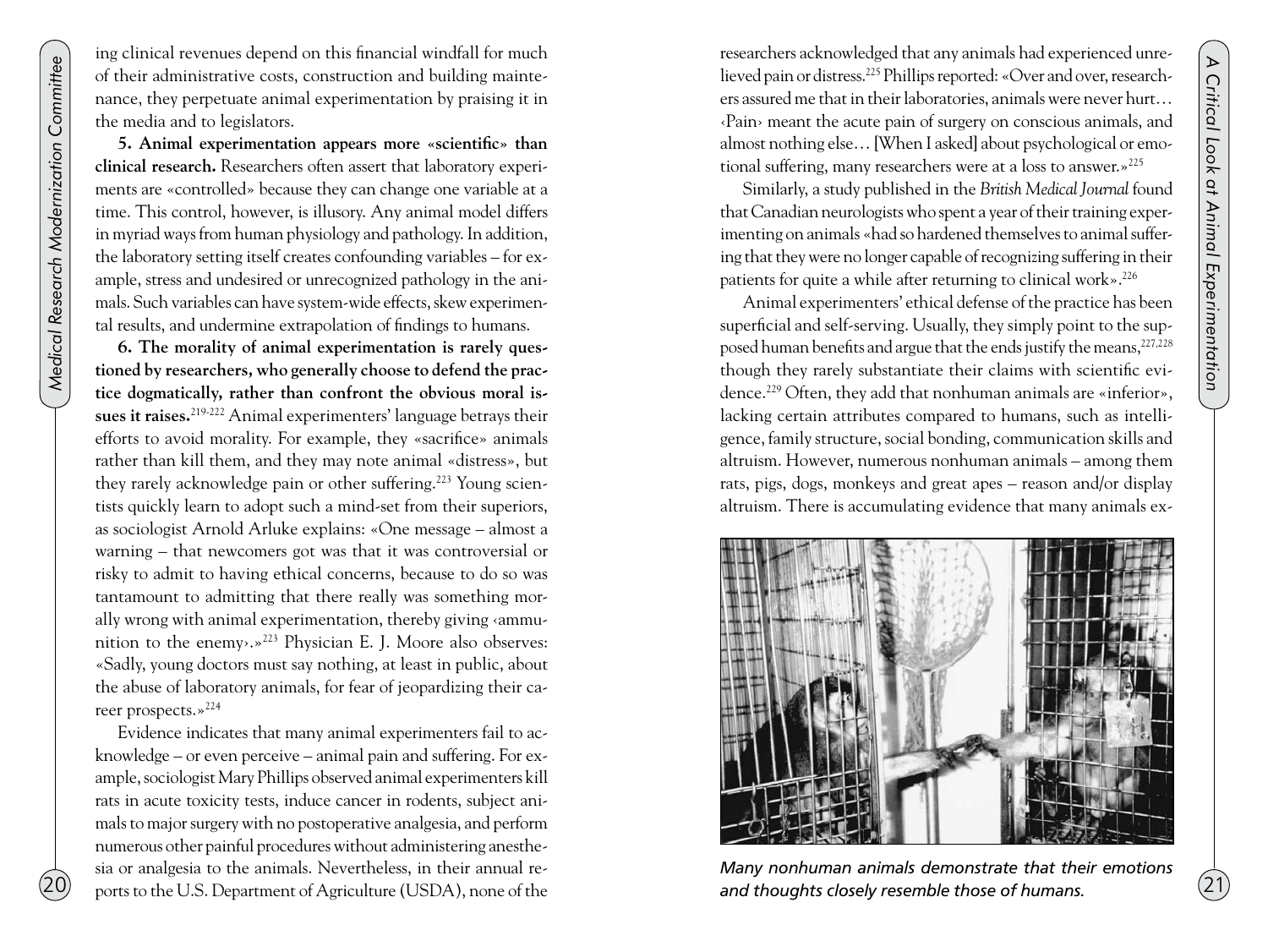perience the same range of emotions as humans.230-232 For example, mice have been shown to exhibit empathy with cage mates suffering pain.<sup>233</sup> Chimpanzees and gorillas can be taught human sign language and to communicate with one another using signs even without humans being present.234,235

The general public, which cares about animal welfare, has been led to believe that animals rarely suffer in laboratories. Animal experimenters often cite USDA statistics (derived from researchers themselves) which claim that only 6-8% of animals used in animal experimentation experience pain unrelieved by anesthesia or analgesia.236 However, mice, rats and birds, who in the United States constitute over 90% of all animals used in animal experimentation, receive absolutely no protection from the Animal Welfare Act.237

The general public is clearly uneasy about animal experimentation. In a 2006 poll in the United Kingdom, for example, 51% of nearly one million voters said they are not in favor of animal testing.238 Since medical research is conducted for the benefit of the public and is financed largely with their taxes and charitable donations, their concerns should be respected and addressed.

The tens of millions of animals used and killed each year in American laboratories generally suffer enormously, often from fear and physical pain, and nearly always from the deprivation inflicted by their confinement which denies their most basic psychological and physical needs.

# **Conclusion**

*Medical Research Modernization Committee*

The value of animal experimentation has been grossly exaggerated by those with a vested economic interest in its preservation. Because animal experimentation focuses on artificially created pathology, involves confounding variables, and is undermined by differences between human and nonhuman anatomy, physiology and pathology, it is an inherently unsound method to investigate human disease processes. The billions of dollars invested annually in animal experimentation would be put to much more efficient, effective and humane use if redirected to clinical and epidemiological research and public health programs. 22 York, Coward-Weight and the constraints of the state of the state of the state of the state of the state of the state of the state of the state of the state of the state of the state of the state of the state of the st

# **References and Notes**

- 1. The Physicians Committee for Responsible Medicine (Washington, D.C., www.pcrm.org), the Medical Research Modernization Committee (Cleveland, Ohio, www.mrmcmed.org) and Europeans for Medical Progress (London, U.K., www.curedisease.net) combined have over 10,000 physician and scientist members, most of whom are highly critical of animal experimentation.
- 2. Barnard ND, Kaufman SR. Animal research is wasteful and misleading. *Scientific American* 1997; Feb: 80-82.
- 3. Mukerjee M. Trends in animal research. *Scientific American* 1997; Feb: 86-93.
- 4. www.curedisease.net/news/040903.shtml.
- 5. Loeb JM, Hendee WR, Smith SJ, Schwartz R. Human vs. animal rights: In defense of animal research. *Journal of the American Medical Association* 1989; 262: 2716-2720.
- 6. Botting JH, Morrison AD. Animal research is vital to medicine. *Scientific American* 1997; Feb: 83-85.
- 7. Reines BP. On the locus of medical discovery. *Journal of Medicine and Philosophy* 1991; 116: 183-209.
- 8. Reines BP. On the role of clinical anomaly in Harvey's discovery of the mechanism of the pulse. *Perspectives in Biology and Medicine* 1990; 34: 128-133.
- 9. McQuarrie I. *The Experiments of Nature and Other Essays from the Porter Lectures.* Lawrence, Kansas, University of Kansas Press, 1944.
- 10. Peller S. *Quantitative Research in Human Biology and Medicine.* Bristol, England, John Wright & Sons, 1967.
- 11. Beeson PB. The growth of knowledge about a disease: hepatitis. *American Journal of Medicine* 1979; 67: 366-370.
- 12. Good RA. Runestones in immunology. *Journal of Immunology* 1976; 117: 1413-1428.
- 13. Good RA. Keystones. *Journal of Clinical Investigation* 1968; 47: 1466- 1471. Beeson and Good have recently emphasized that they do not oppose animal experimentation, and that they consider it important to medical progress. However, their own articles speak for themselves.
- 14. Greek CR, Greek JW. *Sacred Cows and Golden Geese.* New York, Continuum, 2000.
- 15. Greek CR, Greek JW. *Specious Science.* New York, Continuum, 2002.
- 16. Greek JS, Greek CR. *What Will We Do If We Don't Experiment on Animals? Medical Research for the Twenty-First Century.* Victoria, B.C., Trafford, 2004.
- 17. Brecher R. *The Consumers Union Report on Smoking and the Public Interest.* Mount Vernon, Consumers Union, 1963.
- 18. Doll R, Hill AB. The mortality of doctors in relation to their smoking habits: A preliminary report. *British Medical Journal* 1954; 1: 1451-1455.
- 19. Northrup E. Men, mice, and smoking, in *Science Looks at Smoking.* New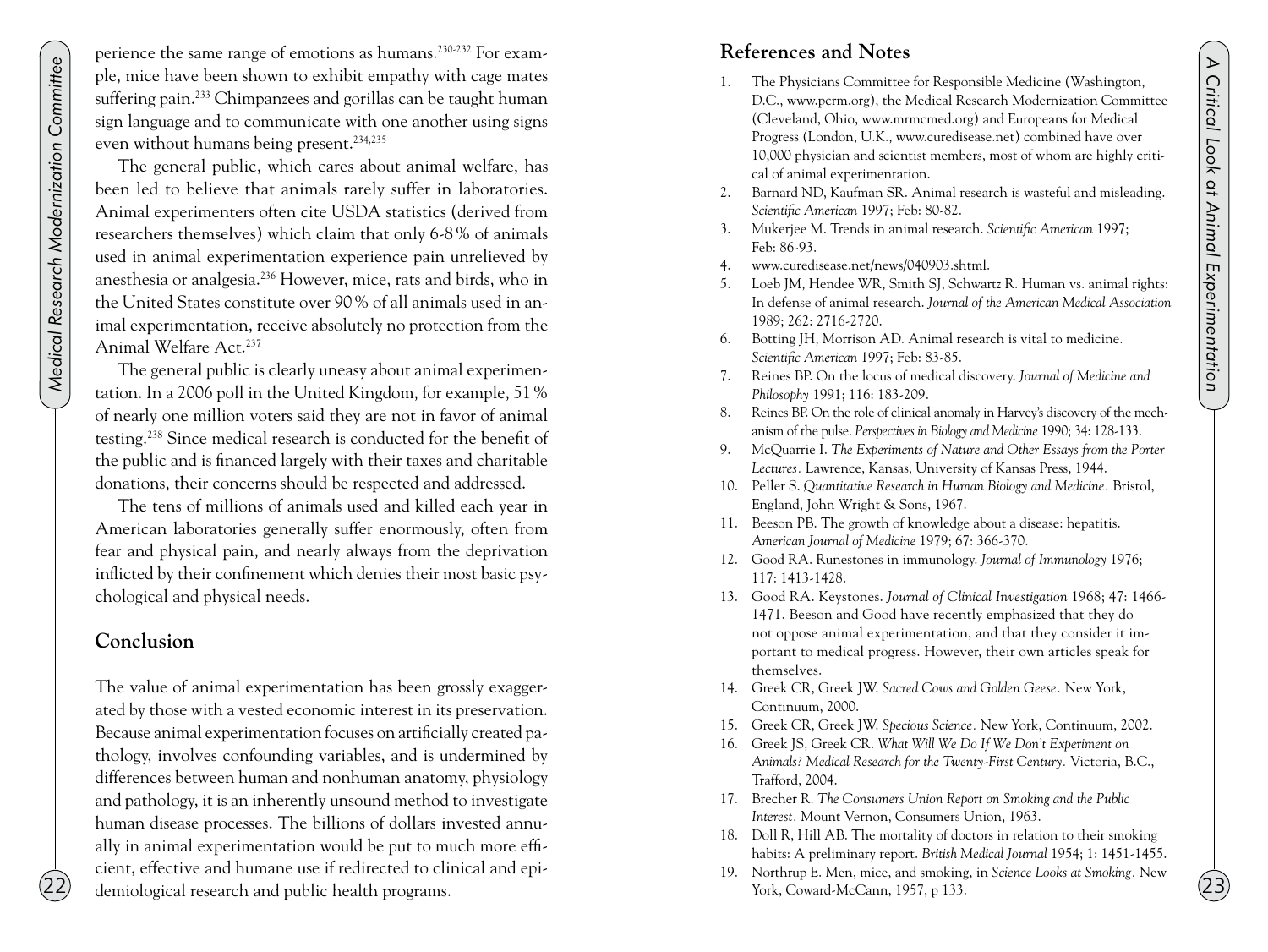- 20. Enterline PE. Asbestos and cancer, in Gordis L (ed). *Epidemiology & Health Risk Assessment.* New York, Oxford University Press, 1988.
- 21. Gardner MJ, Snee MP, Hall AJ, et al. Results of case-control study of leukaemia and lymphoma among young people near Sellafield nuclear plant in West Cumbria. *British Medical Journal* 1990; 300: 423-429.
- 22. Wald ML. Pioneer in radiation sees risk even in small doses. *New York Times* Dec 8, 1994, p A1.
- 23. Stewart A. Alternative sources of risk estimates for cancer effects of ra diation. *The Mount Sinai Journal of Medicine* 1995; 62: 380-385.
- 24. Gould JM, Sternglass EJ. Nuclear fallout, low birthweight, and immune deficiency. *International Journal of Health Science* 1994; 24: 311-335.
- 25. Bross ID. Fifty Years of Folly and Fraud "In the Name of Science. » Buffalo, *Biomedical Metatechnology,* 1994.
- 26. Ainley CC, Senapati A, Brown IM, et al. Is alcohol hepatotoxic in the baboon? *Journal of Hepatology* 1988; 7: 85-92.
- 27. Dowling HF. *Fighting Infection.* Cambridge, Massachusetts, Harvard University Press, 1977.
- 28. Parish HJ. *Victory with Vaccines.* Edinburgh and London, E&S Livingstone Ltd., 1968.
- 29. Paul JR. *History of Poliomyelitis.* New Haven, Yale University Press, 1971.
- 30. Sabin AB. Statement of Albert B. Sabin, M.D. Hearing before the Subcommittee on Hospitals and Health Care of the Committee on Veterans' Affairs of the House of Representatives, April 26, 1984, serial no. 98-48.
- 31. Enders JF, Weller TH, Robbins FC. Cultivation of the Lansing strain of poliomyelitis virus in cultures of various human embryonic tissue. *Science* 1949; 109: 85-86.
- 32. Domingo RT, Fries C, Sawyer P, Wesolowski S. Peripheral arterial reconstruction. Transplantation of autologous veins. *Transactions of the American Society of Artificial Internal Organs* 1963; 9: 305-316.
- 33. Hume D. Experiences with renal homotransplantation in the human subject. *Journal of Clinical Investigation* 1955; 34: 327-381.
- 34. American Medical Association Council on Scientific Affairs. Animals in research. *Journal of the American Medical Association* 1989; 261: 3602-3606.
- 35. Bailar JC III, Gornik HL. Cancer undefeated. *New England Journal of Medicine* 1997; 336: 1569-1574.
- 36. Beardsley T. A war not won. *Scientific American* 1994: 270(1); 130-138.
- 37. Jamal A, Thomas A, Murray T, Thun M. Cancer Statistics, 2002. *CA Cancer Journal for Clinicians* 2002; 52: 23-47.
- 38. US General Accounting Office. *Cancer Patient Survival: What Progress Has Been Made?* Washington, DC, General Accounting Office, 1987.
- 39. Bailar JC, Smith EM. Progress against cancer? *New England Journal of Medicine* 1986; 314: 1226-32.
- 40. Dulbecco R. A turning point in cancer research: Sequencing the human genome. *Science* 1986; 231: 1055-1056.
- 41. Leavitt J. The case for understanding the molecular nature of cancer: Some recent findings and their implications. *Medical News* Sept 9, 1985.
- 42. Bross I. Crimes of Official Science. Buffalo, *Biomedical Metatechnology,* 1987.
- 43. Hahn WC, Counter CM, Lundberg AS, Beijersbergen RL, Brooks MW, Weinberg RA. Creation of human tumour cells with defined genetic elements. *Nature* 1999; 400: 464-467.
- 44. *Lab Animal* June 2001; 30 (6): 13.
- 45. Leaf C. Why we're losing the war on cancer and how to win it. *Fortune Magazine* March 22, 2004.
- 46. Gardner MB, Luciw PA. Animal Models of AIDS. *FASEB Journal* 1989; 3: 2593-2606.
- 47. O'Niel, SP et al. Progressive infection in a subset of HIV-1 positive chimpanzees. *The Journal of Infections Diseases* 2000; 182 (4): 1051-1062.
- 48. Novembre FJ et al. Rapid CD4 + T-cell loss induced by human immun odeficiency virus type  $1_{\rm NC}$  in uninfected and previously infected chimpanzees. *The Journal of Infections Diseases* 2001; 75 (3): 1533-1539.
- 49. Stott J, Almond N. Assessing animal models of AIDS. *Nature Medicine* 1995; 1: 295-297.
- 50. *Shortcomings of AIDS-Related Animal Experimentation.* New York, Medical Research Modernization Committee, 1996.
- 51. Wyand MS. The use of SIV-infected rhesus monkeys for the preclini cal evaluation of AIDS drugs and vaccines. *AIDS Research and Human Retroviruses* 1992; 8: 349-356.
- 52. Johnston MI. The role of nonhuman primate models in AIDS vaccine development. *Molecular Medicine Today* 2000; 6: 267-270.
- 53. National Institute of Allergy and Infectious Diseases. *Clinical Research on HIV Vaccines* May 2005. www.niaid.nih.gov/factsheets/clinrsch.htm.
- 54. DeVita Jr. VT, Hellman S, Rosenberg SA. *AIDS Etiology, Diagnosis, Treat ment, and Prevention,* 3rd Edition. Philadelphia, JB Lippincott, 1992.
- 55. Mitsuya H, Weinhold KJ, Furman PA, et al. 3'-Azido-3'deoxythymidine (BS A509U). *Proceedings of the National Academy of Sciences USA* 1985; 82: 7096-7100.
- 56. Soudeyns H, Yao X-J, Gao Q, et al. Anti-human immunodeficiency vi rus type 1 activity and *in vitro* toxicity of 2'-deoxy-3'-thiacytidine (BCH 189), a novel heterocyclic nucleoside analog. *Antimicrobial Agents and Chemotherapeutics* 1991; 35: 1386-1390.
- 57. Roberts NA, Martin JA, Kinchington D, et al. Rational design of pep tide-based HIV proteinase inhibitors. *Science* 1990: 248; 358-361.
- 58. Giannelli MA. Three blind mice, see how they run: A critique of be havioral research with animals, in Fox MW, Mickley LD (eds). *Advances in Animal Welfare Science* 1985/86. Washington DC, Humane Society of the United States, 1985, pp 109-164. **Challenge. Alexandria Variable Challenge. Alexandria Variable Schrift and Challenge. Alexandria Variable Schrift and Challenge. Alexandria Variable Schrift and Challenge. Alexandria Variable Schrift and Challenge. Alexa** 
	- 59. Cohen MJ. The irrelevance of animal experimentation in modern psy chiatry and psychology, in Cohen MJ, Natelson N (eds) *Facing the*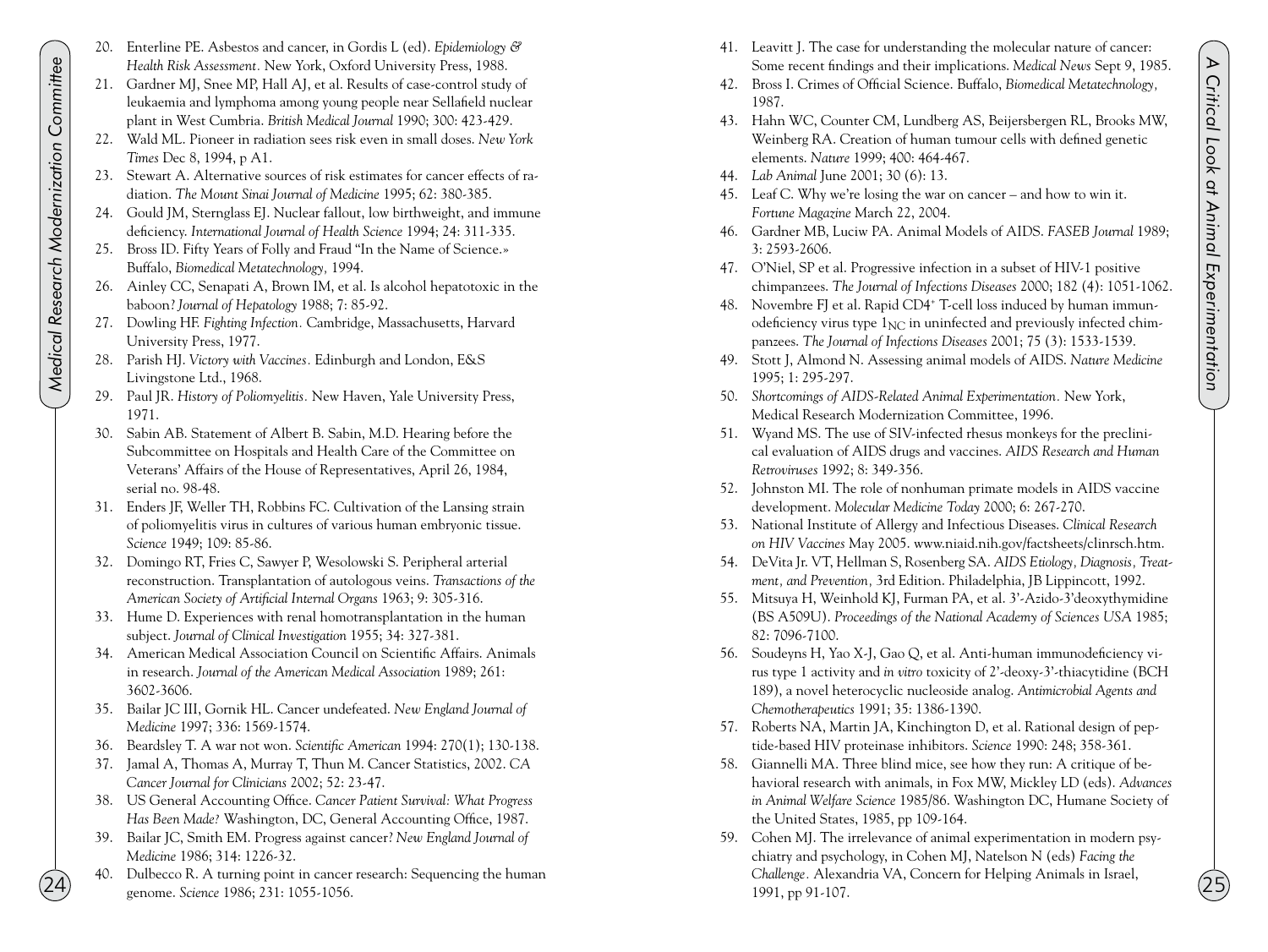- 60. Cohen MJ. Animal testing [letter]. *Psychiatric News*. Nov 20, 1987.
- 61. Bannister D. The fallacy of animal experimentation in psychology, in Sperlinger D (ed). *Animals in Research.* New York, John Wiley & Sons, 1981, pp 307-317.
- 62. Bannister D. The myth of physiological psychology. *Bulletin of the British Psychological Society* 1968; 21: 229-231.
- 63. Shapiro K. Animal Models of Human Psychology: *Critique of Science, Ethics and Policy.* Seattle, Hogrefe & Huber, 1997.
- 64. Plous S. Attitudes towards the use of animals in psychological research and education: Results from a national survey of psychologists. *American Psychologist* 1996; 51: 1167-1180.
- 65. Bowlby J. Maternal care and mental health. Geneva, *WHO Monograph Series,* No. 2, 1952.
- 66. Spitz RA, Wolf KM. Anaclitic depression. *Psychoanalytic Studies of the Child* 1946; 2: 313-342.
- 67. Cohen MJ. A critique of the use of maternally deprived monkeys to study alcohol abuse. *MRMC Report* 1996; 9(1): 1-2.
- 68. Cohen MJ. A critique of maternal deprivation monkey experiments at The State University of New York Health Science Center. *MRMC Report* 1996; 9(4): 1-8.
- 69. Scientists reveal significant behavioral impacts of early life stress, the importance of timed therapies to counteract them. *OHSU News Release* October 24, 2004. www.ohsu.edu/news/2004/102404stress.html.
- 70. Kelly JA. Psychological research and the rights of animals: Disagreement with Miller [letter]. *American Psychologist* 1986; 41: 839-841.
- 71. Dole VP. On the relevance of animal models to alcoholism in humans. *Alcoholism Clinical and Experimental Research* 1986; 10: 361-363.
- 72. Lee T. *Gene Future.* New York, Plenum Pr, 1993, p 177.
- 73. Clarke LL, Grubb BR, Gabriel SE, Smithes O, Koller BH, Boucher RC. Defective epithelial transport in a gene-targeted mouse model of cystic fibrosis. *Science* 1992; 257: 1125-1128.
- 74. Zbinden G, Flury-Roversi M. Significance of the LD50 test for the toxicolog ical evaluation of chemical substances. *Archives of Toxicology* 1981; 47: 77-99.
- 75. Fano A. *Lethal Laws: Animal Testing, Human Health and Environmental Policy.* London, Zed Books, 1997, pp 157-159.
- 76. Stephens M. Replacing animal experiments, in Langley G (ed). *Animal Experimentation: The Consensus Changes.* New York, Chapman and Hall, 1989, pp 144-168.
- 77. Clemedson C, McFarlane-Abdulla E, Andersson M, et al. MEIC evalu ation of acute systemic toxicity. *Alternatives to Laboratory Animals* 1996; 24 (Suppl 1): 273-311.
- 78. Shrivastava R. *In vitro* tests in pharmacotoxicology. *Alternatives to Laboratory Animals* 1997; 25: 339-340.
- 79. www.oecd.org/document/55/0,2340,en\_2649\_34377\_2349687\_1\_1\_1\_ 1,00.html.
- 80. Sharpe R. The Draize test motivations for change. *Food and Chemical Toxicology* 1985; 23: 139-143.
- 81. Freeberg FE, Hooker DT, Griffith JF. Correlation of animal eye test data with human experience for household products: An update. *Journal of Toxicology – Cutaneous & Ocular Toxicology* 1986; 5: 115-123.
- 82. Langley G, Fisher G. *New Perspectives in Cosmetic Toxicology: Non-an imal Tier-Testing Strategies.* London, International Fund for Animal Welfare, 1995.
- 83. Lave LB, Ennever FK, Rosenkranz HS, Omenn GS. Information value of the rodent bioassay. *Nature* 1988; 336: 631-633.
- 84. Seidle T. *Creative Accounting: (Mis)judging the costs and benefits of rodent cancer studies by the UK Home Office* May 2006. PETA Europe Limited. www.peta.org.uk/feat/pdf/Creative\_Accounting.pdf.
- 85. Worth AP, Balls M (eds). Alternative (non-animal) methods for chemi cal testing: Current status and future prospects. *Alternatives to Laboratory Animals* 2002; 30 (Suppl 1): 83-93.
- 86. http://dtp.nci-nih.gov/branches/btb/ivclsp.html.
- 87. Kerkvliet GK. Drug discovery screen adapts to changes. *Journal of the National Cancer Institute* 1990; 82: 1087-8.
- 88. Bailey J, Knight A, Balcombe J. The future of teratology research is *in vitro. Biogenic Amines,* 2005; 19 (2): 97-145.
- 89. www.pcrm.org/resch/meded/index.html.
- 90. Fawver AL, Branch CE, Trentham L, Robertson BT, Beckett SD. A comparison of interactive videodisc instruction with live animal labo ratories. *American Journal of Physiology* 1990; 259 (Adv Physiol Educ 4): S11-S14.
- 91. Hepner LA. *Animals in Education.* Albuquerque, NM, Richmond Pub, 1994.
- 92. Tan GM, Ti LK, Suresh S, Ho BS, Lee TL. Teaching first-year medical students physiology: Does the human patient simulator allow for more effective teaching? *Singapore Medical Journal* 2002; 43: 238-42.
- 93. Friedrich MJ. Practice makes perfect: Risk-free medical training with patient simulators. *Journal of the American Medical Association* 2002; 288: 2808-12.
- 94. Kaufmann CR. Surgical simulation: A clinical perspective. *Military Medicine* 2003; 168: 16-20.
- 95. Balcombe J. Medical training using simulation: Toward fewer animals and safer patients. *Alternatives to Laboratory Animals* 2004; 32 (supp 1): 553-60.
- 96. Gordon JA, Oriol NE, Cooper JB. Bringing good teaching cases "to life": A simulator-based medical education service. *Academic Medicine* 2004; 79: 23-7.
- 97. Issenberg SB, McGaghie WC, Petrusa ER, Gordon DL, Scalese RJ. Features and uses of high-fidelity medical simulations that lead to effective learning: A BEME systematic review. *Medical Teacher* 2005; 27: 10-28. 2. The books of the interesting the transformation of the interest of the interest of the interest of the interest of the interest of the interest of the interest of the interest of the interest of the interest of the in
	- 98. Groopman J. A model patient: how simulators are changing the way doctors are trained. *The New Yorker*, May 2, 2005: 48-54.
	-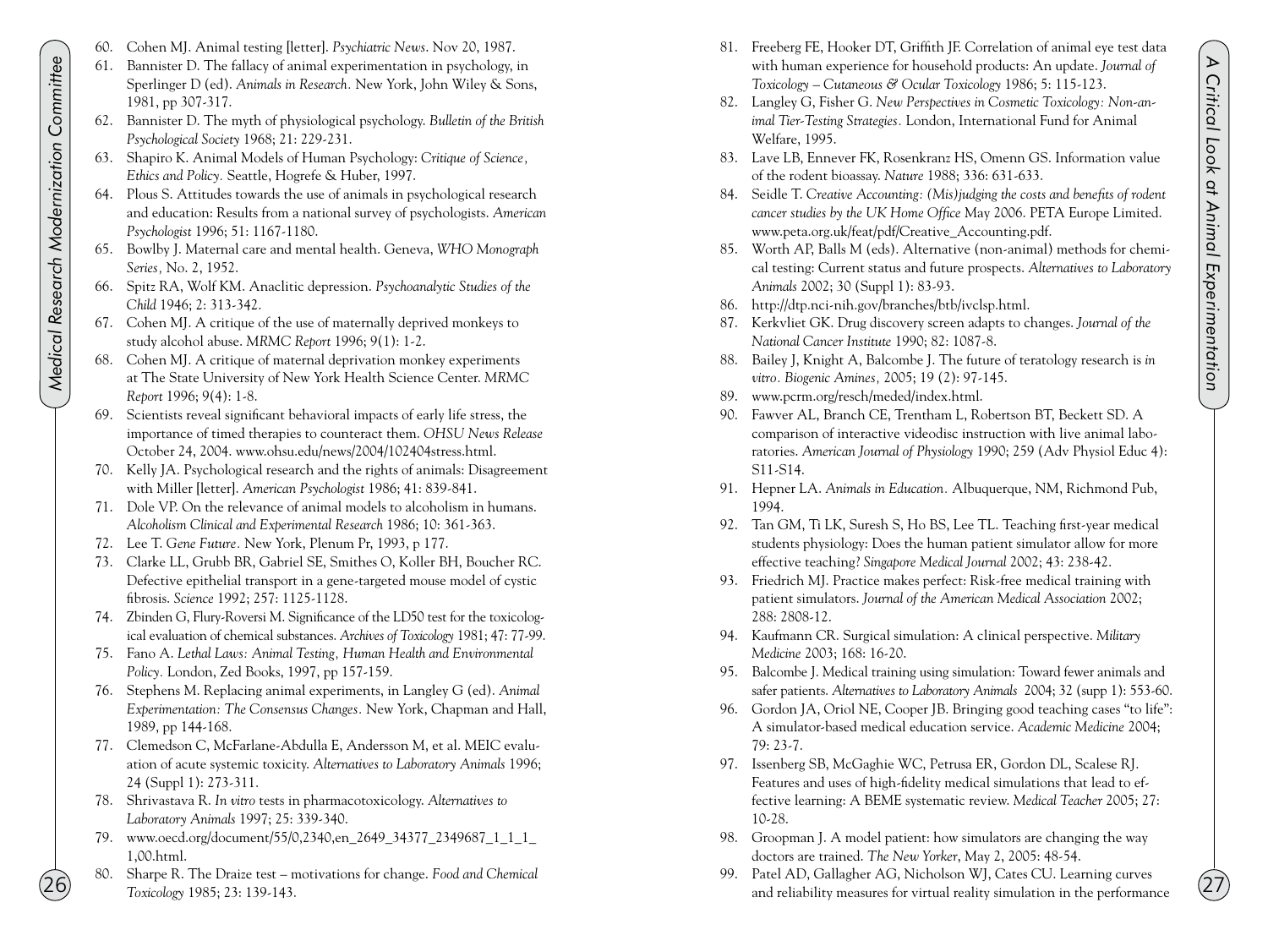- 100. wwwfacs.org/education/accreditationprogram/index.html.
- 101. LaFollette H, Shanks N. Animal models in biomedical research: Some epistemological worries. *Public Affairs Quarterly* 1992; 7: 113-130.
- 102. LaFollette H, Shanks N. *Brute Science.* New York, Routledge, 1997.
- 103. Kaufman SR, Reines BP, Casele H, Lawson L, Lurie J. An evaluation of ten randomly chosen animal models of human diseases. *Perspectives on Animal Research* 1989; 1 (Suppl): 1-128.
- 104. Kaufman SR, Czarnecki T, Haralabatos I, Richardson M. Animal mod els of degenerative neurological diseases. *Perspectives on Medical Research* 1991; 3: 9-48.
- 105. Smith CD. A critique of brain wound research. *Perspectives on Animal Research* 1989; 1: 19-24.
- 106. Buyukmihci NC. Response to Dr. Blakemore's assertion that work in volving nonhuman animals has led to significantly greater understand ing and treatment of amblyopia. *Perspectives on Animal Research* 1989; 1: 57-62.
- 107. Cohen MJ, Black DN, Fouts RS, Dobbs FW. A critique of neurology ex periments at Northwestern University. *Perspectives on Medical Research* 1993; 4: 22-28.
- 108. Kaufman SR. Animal models of spinal cord injury. *Perspectives on Medical Research* 1990; 2: 1-12.
- 109. Mack JD, Greenberg RA. Review of scoliosis research at the University of Michigan. *Perspectives on Medical Research* 1990; 2: 33-36.
- 110. Committee on Animal Models in Biomedical Research. *Aping Science.* Medical Research Modernization Committee, New York, 1995.
- 111. Barnard ND, Hou S. Inherent stress: The tough life in lab routine. *Lab Animal* Sept 1988, pp 21-27.
- 112. Balcombe JP, Barnard ND, Sandusky C. Laboratory routines cause ani mal stress. *Contemporary Topics* 2004; 43: 42-51.
- 113. Hewitt HB. The use of animals in experimental cancer research, in Sperlinger D (ed). *Animals in Research.* New York, John Wiley & Sons, 1981.
- 114. Freedman DA, Zeisel H. From mouse to man: The quantitative assess ment of cancer risks. *Statistical Science* 1988; 3: 3-28.
- 115. Smith CD. Head injury research at the University of Cincinnati. *Perspectives on Animal Research* 1989; 1: 9-18.
- 116. Ames BN, Gold LS. Too many rodent carcinogens: Mitogenesis in creases mutagenesis. *Science* 1990; 249: 970-971.
- 117. Wiebers DO, Adams HP, Whisnant JP. Animal models of stroke: Are they relevant to human disease? *Stroke* 1990; 21: 1-3.
- 118. Habal MB. The influence of lip repair with and without soft-tis sue undermining on facial growth in beagles [discussion]. *Plastic and Reconstructive Surgery* 1988; 82: 756-759.
- 119. Fernandes D. Animal experimentation: Necessary or not? *Cleft Palate Journal* 1989; 26: 258.
- 120. Wiebers DO, Adams HP, Whisnant JP. Relevance of animal models to stroke [letter]. *Stroke* 1990; 21: 1091-1092.
- 121. Macleod MR, O'Collins T, Howells DW, Donnan GA. Pooling of ani mal experimental data reveals influence of study design and publication bias. *Stroke* 2004; 35: 1203-8.
- 122. Macleod M. What can systematic review and meta-analysis tell us about the experimental data supporting stroke drug development? *International Journal of Neuroprotection and Neuroregeneration* 2005; 1: 201.
- 123. The National Institute of Neurological Disorders and Stroke rt-PA Stroke Study Group. Tissue plasminogen activator for acute ischemic stroke. *New England Journal of Medicine* 1995; 333: 1581-7.
- 124. Weiss R. Boy's cancer prompts FDA to halt gene therapy. *Washington Post,* March 4, 2005, p A02.
- 125. Harris G. Gene therapy is facing a crucial hearing. *New York Times,* March 3, 2005, p A16.
- 126. Pollack A. Gene therapy for hemophilia shows some promise. *New York Times,* Dec 10, 2002, p F2.
- 127. Pollack A. Company discontinues trial of hemophilia gene therapy. New York Times, May 28, 2004, p C2.
- 128. Sharpe R. *Science on Trial.* Sheffield, England, Awareness Pub, 1994.
- 129. Packer M, Carver JR, Rodeheffer RJ, et al. Effect of Oral Milrinone on Mortality in Severe Chronic Heart Failure. *New England Journal of Medicine* 1991; 325: 1468-1475.
- 130. McKenzie R, Fried MW, Sallie R, et al. Hepatic failure and lactic aci dosis due to fialuridine (FIAU), an investigational nucleoside analogue for chronic hepatitis B. *New England Journal of Medicine* 1995; 333: 1099-1105. 29. Cohen Colem Colem Colem Colem Colem Colem Colem Colem Colem Colem Colem Colem Colem Colem Colem Colem Colem Colem Colem Colem Colem Colem Colem Colem Colem Colem Colem Colem Colem Colem Colem Colem Colem Colem Colem
	- 131. Kolata G. 2 top diet drugs are recalled amid reports of heart defects. *New York Times* Sept 16, 1997, p A1.
	- 132. Couzin J. Estrogen Research: The great estrogen conundrum. *Science*, 2003; 302: 1136-1138.
	- 133. Topol EJ. Failing the public health Rofecoxib, Merck, and the FDA. *New England Journal of Medicine* 2004; 351: 1707-1709.
	- 134. Graham DJ. Testimony before the U.S. Senate Finance Committee, November 18, 2004.
	- 135. McCollough AR. Four-year review of sildenafil citrate, *Reviews in Urology*, 2002; 4 (suppl 3): S26-S38.
	- 136. More Viagra, blindness questions. *CBS News*, June 27, 2005. www.cbsnews.com/stories/2005/06/27/eveningnews/main704562. shtml?CMP=ILC-SearchStories.
	- 137. Lazarou J, Pomeranz BH, Corey PN. Incidence of adverse drug reactions in hospitalized patients. *Journal of the American Medical Association* 1998; 279: 1200-1205.
	- 138. Editorial. Drugs tests on trial. *Nature* 2006; 440: 970.
	-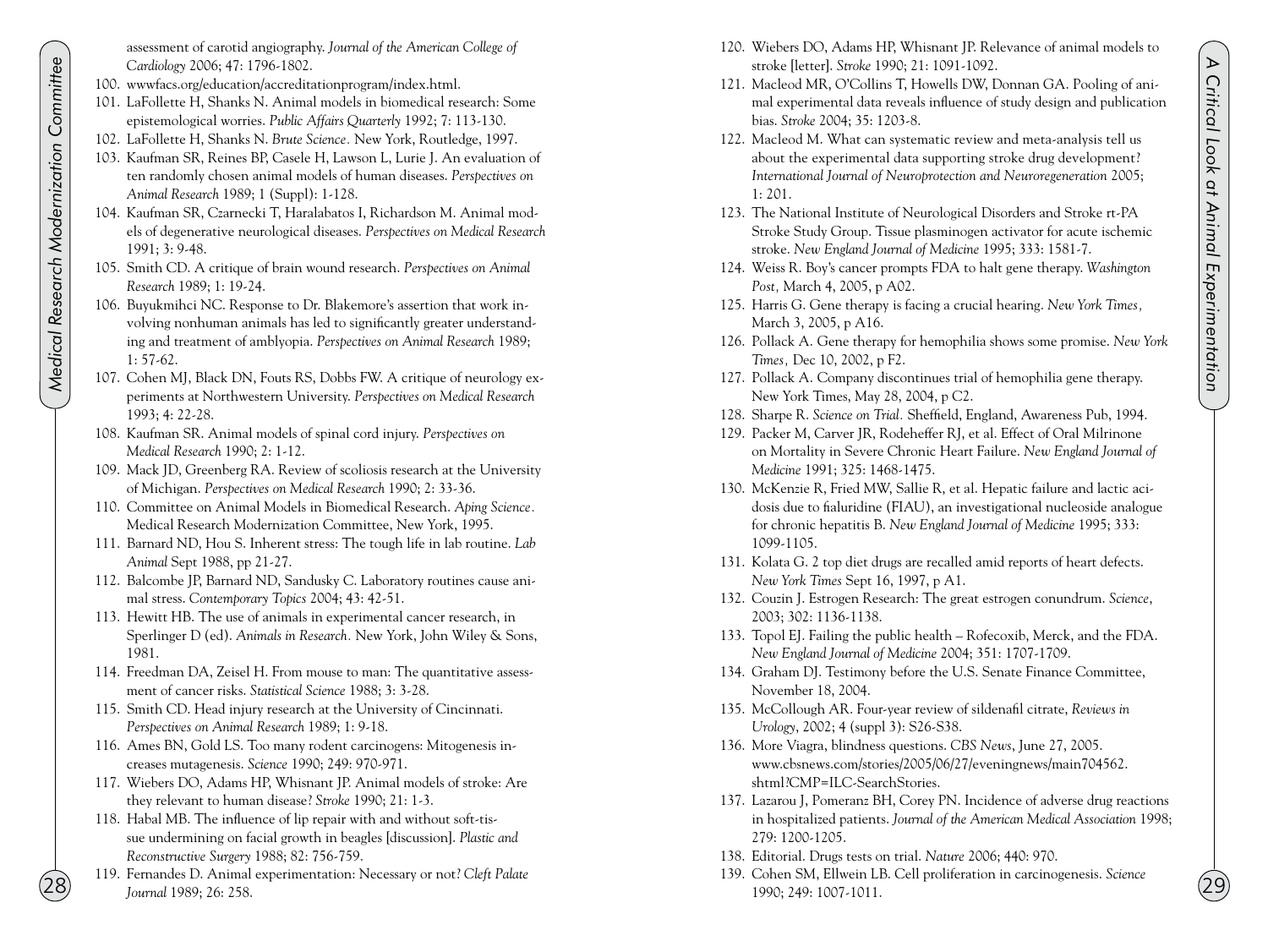- 140. Soffritti M, Belpoggi F, Esposti DD, Lambertini L. Aspartame induces lymphomas and leukaemias in rats. *European Journal of Oncology* 2005; 10: 107-16.
- 141. Lim U et al. Prospective study of aspartame-containing beverages and risk of hematopoietic and brain cancers. 97<sup>th</sup> AACR Annual Meeting, abstract #4010, April 4, 2006.
- 142. Gear RW, Miaskowski C, Gordon NC, Paul SM, Heller PH, Levine JD. Kappa-opioids produce significantly greater analgesia in women than in men. *Nature Medicine* 1996; 2: 1184-1185.
- 143. Berardesca E, Maibach IH. Racial differences in sodium lauryl sulphate induced cutaneous irritation: Black and White. *Contact Dermatitis* 1988; 18: 65-70.
- 144. Fraga MF, Ballestar E, Paz MF, et al. Epigenetic differences arise during the lifetime of monozygotic twins. *Proceedings of the National Academy of Sciences* 2005; 102: 10604-9.
- 145. www.fda.gov/oc/speeches/2004/phrma0403.html.
- 146. Innovation or stagnation: Challenge and opportunity on the critical path to new medical products. U.S. Food and Drug Administration Report, March 2004, p. 8. www.fda.gov/oc/initiatives/criticalpath/whitepaper.pdf.
- 147. Harding A. More compounds failing Phase I. FDA chief warns that high drug attrition rate is pushing up the cost of drug development. *The Scientist* Aug. 6, 2004.
- 148. U.S. General Accounting Office. *FDA Drug Review: Postapproval Risks 1976-1985.* Publication GAO/PEMD-90-15, Washington, D.C., 1990.
- 149. Barber B. The ethics of experimentation with human subjects. *Scientific American* 1976; 234(2): 25-31.
- 150. Eilperin J. EPA using data from chemical tests on humans. *Washington Post*, June 17, 2005, p A03.
- 151. Cole LA. *The Eleventh Plague: The Politics of Biological and Chemical Warfare*. New York, W.H. Freeman & Company, 1996.
- 152. Kiernan V. Radiation doctors abused trust in the name of science. *New Scientist* Oct 14, 1995, p 8.
- 153. Annas GJ. Baby Fae: The "anything goes" school of human experimen tation. *Hastings Center Report* 1985; 15(1): 15-17.
- 154. Lifton RJ. *The Nazi Doctors.* New York, Basic Books, 1986.
- 155. Preston R. *The Hot Zone.* New York, Random House, 1994.
- 156. Cohen MJ. Ebola Alice? *Texas Republic* 1996; 3(2): 27-30.
- 157. McKenna MAJ. Monkey virus kills Yerkes researcher. *Atlanta Journal-Constitution* Dec 12, 1997.
- 158. Pennisi E. Monkey virus DNA found in rare human cancers. *Science* 1997; 275: 748-749.
- 159. Baboon cells fail to combat AIDS. *Nature* 1996; 379: 577.
- 160. Hooper E. *The River: A Journey to the Source of HIV and AIDS.* Boston, Little, Brown & Co, 1999.
- 161. Reinhardt V, Roberts A. The African polio vaccine-acquired immune deficiency syndrome connection. *Medical Hypotheses* 1997; 48: 367-374.
- 162. Horowitz LG. *Emerging Viruses: AIDS and Ebola.* Rockport, Mass, Tetrahedron, 1996.
- 163. Allan JS. Xenotransplantation at a crossroads: Prevention versus prog ress. *Nature Medicine* 1996; 2: 18-21.
- 164. Fano A, Cohen MJ, Cramer M, Greek R, Kaufman SR. *Of Pigs, Primates and Plagues: A Layperson's Guide to the Problems with Animal-to-Human Organ Transplants.* New York, Medical Research Modernization Committee, 1997.
- 165. LeTissier P, Stoye JP, Takeuchi Y, Patience C, Weiss RA. Two sets of hu man-tropic pig retrovirus. *Nature* 1987; 389: 681-682.
- 166. Kimbrell A. *The Human Body Shop.* San Francisco, HarperCollins, 1994, pp 183-187.
- 167. Rhodes R. *Deadly Feasts.* New York, Simon & Schuster, 1997.
- 168. Epstein SS. Unlabeled milk from cows treated with biosynthetic growth hormones: A case of regulatory abdication. *International Journal of Health Services* 1996; 26: 173-185.
- 169. Epstein SS. A needless new risk of breast cancer. *Los Angeles Times,* March 20, 1994.
- 170. Challcombe DN, Wheeler EE. Safety of milk from cows treated with bo vine somatotropin. *The Lancet* 1994; 344: 815-816.
- 171. Cummins R. An international boycott of genetically engineered foods. Pure Food Campaign, Washington, DC, March 4, 1997.
- 172. Leonard RE. Codex at the crossroads: Conflict on trade health. *Nutrition Week* 1995; 25: 4-5.
- 173. Heimlich HJ, Patrick EA. The Heimlich maneuver: Best technique for saving any choking victim's life. *Postgraduate Medicine* 1990; 87: 68-79.
- 174. Cohen MJ, Young C. *"Alcoholic" Rats and Other Alcohol Research Using Animals.* New York, National Research Information Center, 1989.
- 175. Sitaram N, Gershon S. Animal models to clinical testing promises and pitfalls. *Progress in Neuropsychopharmacology, Biology and Psychiatry* 1983; 7: 227-228.
- 176. Davis JM. Antipsychotic drugs, in Kaplan HI, Sadock BJ (eds). *Comprehensive Textbook of Psychiatry,* Fourth Ed. Baltimore, William and Wilkins, 1985.
- 177. Unal B et al. Modelling the decline in coronary heart disease deaths in England and Wales, 1981-2000: comparing contributions from primary prevention and secondary prevention. *British Medical Journal* 2005; 331: 614. center lifestyle demonstration project. *American Journal of Cardiology* <sup>30</sup> 1998; 82: 72T-76T. <sup>31</sup>*A Critical Look at Animal ExperimentationMedical Research Modernization Committee*
	- 178. Doll R et al. Mortality in relation to smoking: 50 years' observations on male British doctors. *British Medical Journal* 2004; 328: 1519.
	- 179. Lower GM. Human carcinogenesis: A disciplinary perspective. *Medical Hypotheses* 1990; 33: 1-6.
	- 180. Ornish D, for the Multicenter Lifestyle Demonstration Project Research Group. Avoiding revascularization with lifestyle changes: The multi -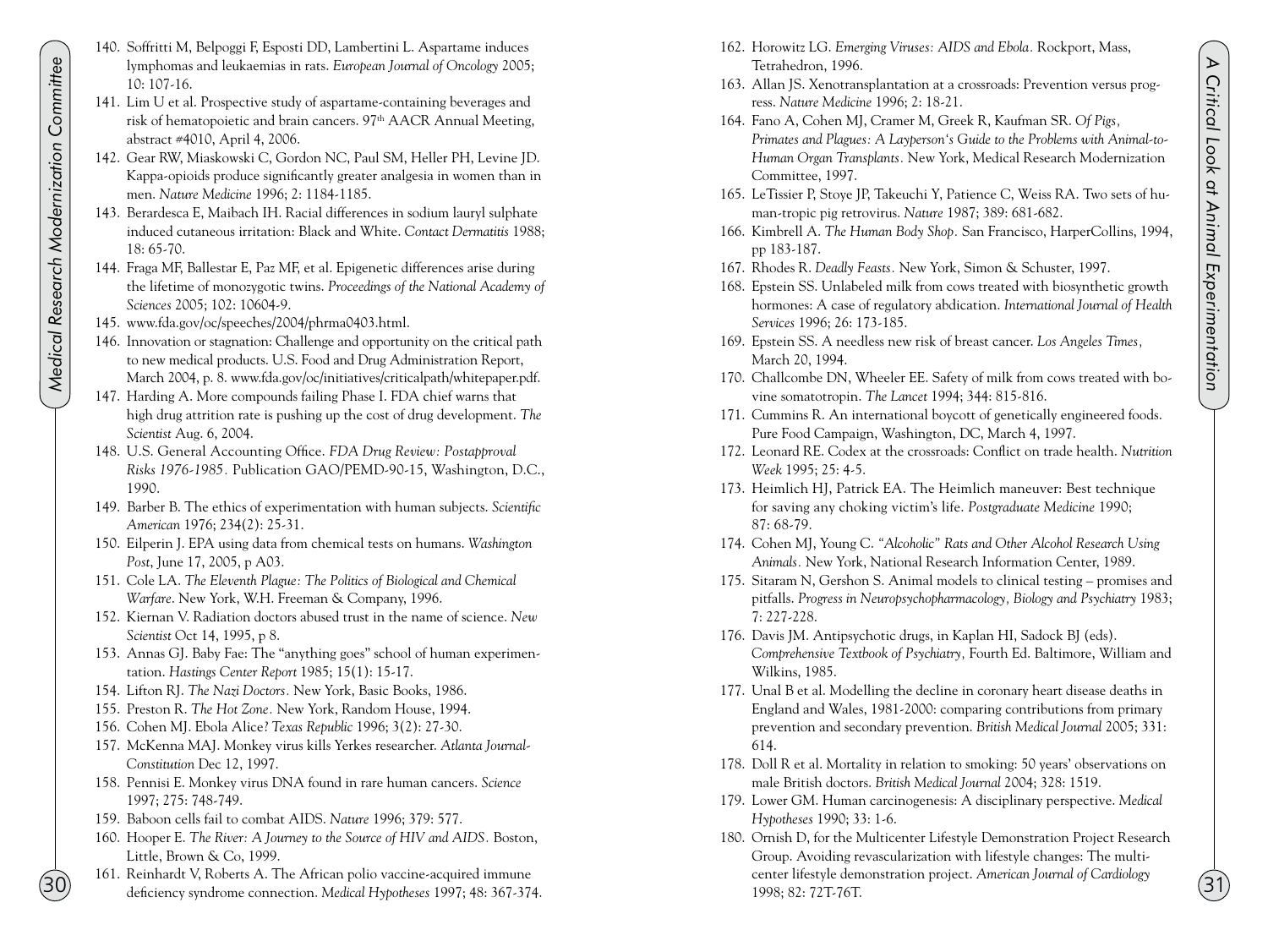- 181. Esselstyn Jr. CB. Updating a 12-year experience with arrest and reversal therapy for coronary heart disease. *American Journal of Cardiology* 1999; 84: 339-341.
- 182. Heimlich HJ. Advantages and safety of clinical research, in Cohen M, Natelson N (eds). *Facing the Challenge.* Alexandria VA, Concern for Helping Animals in Israel, 1990, pp 123-135.
- 183. Pechura CM, Martin JB (eds). *Mapping the Brain and Its Functions.* Washington DC, National Academy Press, 1991.
- 184. Savoy RL. History and future directions of human brain mapping and functional neuroimaging. *Acta Psychologica* 2001; 107: 9-42.
- 185. Taylor-Robinson SD. Applications of magnetic resonance spectroscopy to chronic liver disease. *Clinical Medicine* 2001; 1: 54-60.
- 186. Schmermund A, Baumgart D, Erbel R. Coronary calcification by electron beam tomography: comparison with coronary risk factors and angiography. *Journal of Cardiovascular Risk* 2000; 7: 99-106. 221. Kaufin Committee Animal protection and internet in the science of the science for the science of the science of the science of the science of the science of the science of the science of the science of the science of
	- 187. Hill RB, Anderson RE. *The Autopsy: Medical Practice and Public Policy.* Boston, Butterworth, 1988.
	- 188. Kaufman SR. Autopsy: A crucial component of human clinical investigation. *Archives of Pathology and Laboratory Medicine* 1996; 120: 767-770.
	- 189. Opie EL. *Disease of the Pancreas.* Philadelphia, JB Lippincott, 1910.
	- 190. Barron M. The relation of the islets of Langerhans to diabetes with spe cial reference to cases of pancreatic lithiasis. *Surgery, Gynecology and Obstetrics* 1920; 31: 437-448.
	- 191. Ahnen DJ. Are animal models of colon cancer relevant to human dis ease? *Digestive Diseases & Sciences* 1985; 30 (12 Suppl): 103S-106S.
	- 192. Pories SE, Ramchurren N, Summerhayes I, Steele G. Animal models for colon carcinogenesis. *Archives of Surgery* 1993; 128: 647-653.
	- 193. Human Pharmacological Services: In Vitro Pharmacology Screening in Human Tissue. Biopta, Glasgow, UK. www.biopta.com/upload/file/ bioassays/Biopta%20In%20Vitro%20Pharmacology%20Screening.pdf.
	- 194. Lasagna L (ed). *Postmarketing Surveillance of Multisource Drugs.* Boston, Center for the Study of Drug Development, 1986.
	- 195. van Boxtel CJ, Wang G. Some observations on pharmacoepidemiology in Europe. *Netherlands Journal of Medicine* 1997; 51: 205-212.
	- 196. Pearson OH, Eliel LP, Rawson RW, et al. ACTH- and cortisone-induced regression of lymphoid tumors in man. *Cancer* 1949; 2: 943-945.
	- 197. Boesen E. *Cytotoxic Drugs in the Treatment of Cancer.* London, Edward Arnold, 1969, p 24.
	- 198. Coley WB. A preliminary note on the treatment of inoperable sarcoma by the toxic product of erysipelas. *The Post-Graduate* 1893; 8: 278-286.
	- 199. Caldwell A. *Origins of Psychopharmacology: From CPZ to LSD.* Springfield, Charles C Thomas, 1970.
	- 200. Lehmann HE, Kline NS. Clinical discoveries with antidepressant drugs, in Parnham MJ, Bruinvels J (eds). *Discoveries in Pharmacology,* Volume 1. New York, Elsevier, 1983, pp 209-221.
- 201. Sulser F, Mishra R. The discovery of tricyclic antidepressants and their mode of action, in Parnham MJ, Bruinvels J (eds). *Discoveries in Pharmacology,* Volume 1. New York, Elsevier, 1983, pp 233-247.
- 202. Stevens C. Statement before the House Subcommittee on Labor, Health and Human Services, April 30, 1987.
- 203. Pihl A. UICC Study Group on chemosensitivity testing of human tu mors. Problems – applications – future prospects. *International Journal of Cancer* 1986; 37: 1-5.
- 204. Gura T. Systems for identifying new drugs are often faulty. *Science* 1997; 278: 1041-1042.
- 205. Anon. Drug discovery screen adapts to change. *Journal of the National Cancer Institute* 1990; 82: 1087.
- 206. Waldren C, Correll L, Sognier MA, Puck TT. Measurement of low lev els of x-ray mutagenesis in relation to human disease. *Proceedings of the National Academy of Sciences USA* 1986; 83: 4839-4843.
- 207. www.biopta.com, www.asterand.com.
- 208. Hayflick L. The choice of the cell substrate for human virus vaccine pro duction. *Laboratory Practice* 1970; 19: 58-62.
- 209. Beale AJ. Use of tissue cultures for testing vaccines. *Journal of the Royal Society of Medicine* 1978; 71: 681-686.
- 210. Hayflick L. Human virus vaccines: Why monkey cells? *Science* 1972; 176: 183-184.
- 211. Hendriksen CFM. *Laboratory Animals in Vaccine Production and Control: Replacement, Reduction and Refinement.* Boston, Kluwer Academic Pub, 1988.
- 212. Metz B, Hendricksen CF, Jiskoot W, Kersten GF. Reduction of ani mal use in human vaccine quality control: opportunities and problems. *Vaccine* 2002; 20: 2411-30.
- 213. www.hurelcorp.com.
- 214. www.entelos.com, www.physiome.org.
- 215. Chu WL. Xceleron leads EU microdose programme. *Drugresearcher.com* Jan. 31, 2006. www.drugresearcher.com/news/ng.asp?id=65500.
- 216. Mucke, HAM. Microdosing in translational medi cine: Pros and cons. *A CHA Advances Report* May 2006, Cambridge Healthtech Associates. www.advancesreports. com/ExecSum/Microdosing%20Executive%20Summary\_MG.pdf.
- 217. Bazell RJ. Smoking dogs: Tobacco institute tries to discount cancer stud ies. *Science* 1970; 170: 515.
- 218. Auerbach O, Hammond EC, Kirmian D, Garfinkel L. Effects of cigarette smoking on dogs II. Pulmonary neoplasms. *Archives of Environmental Health* 1970; 21: 754-768.
- 219. Gluck JP, Kubacki SR. Animals in biomedical research: The undermin ing effect of the rhetoric of the besieged. *Ethics and Behavior* 1991; 2: 157-173.
- 220. Weibers DO, Leaning J, White RG. Animal protection and medical sci ence. *The Lancet* 1994; 343: 902-904.
-